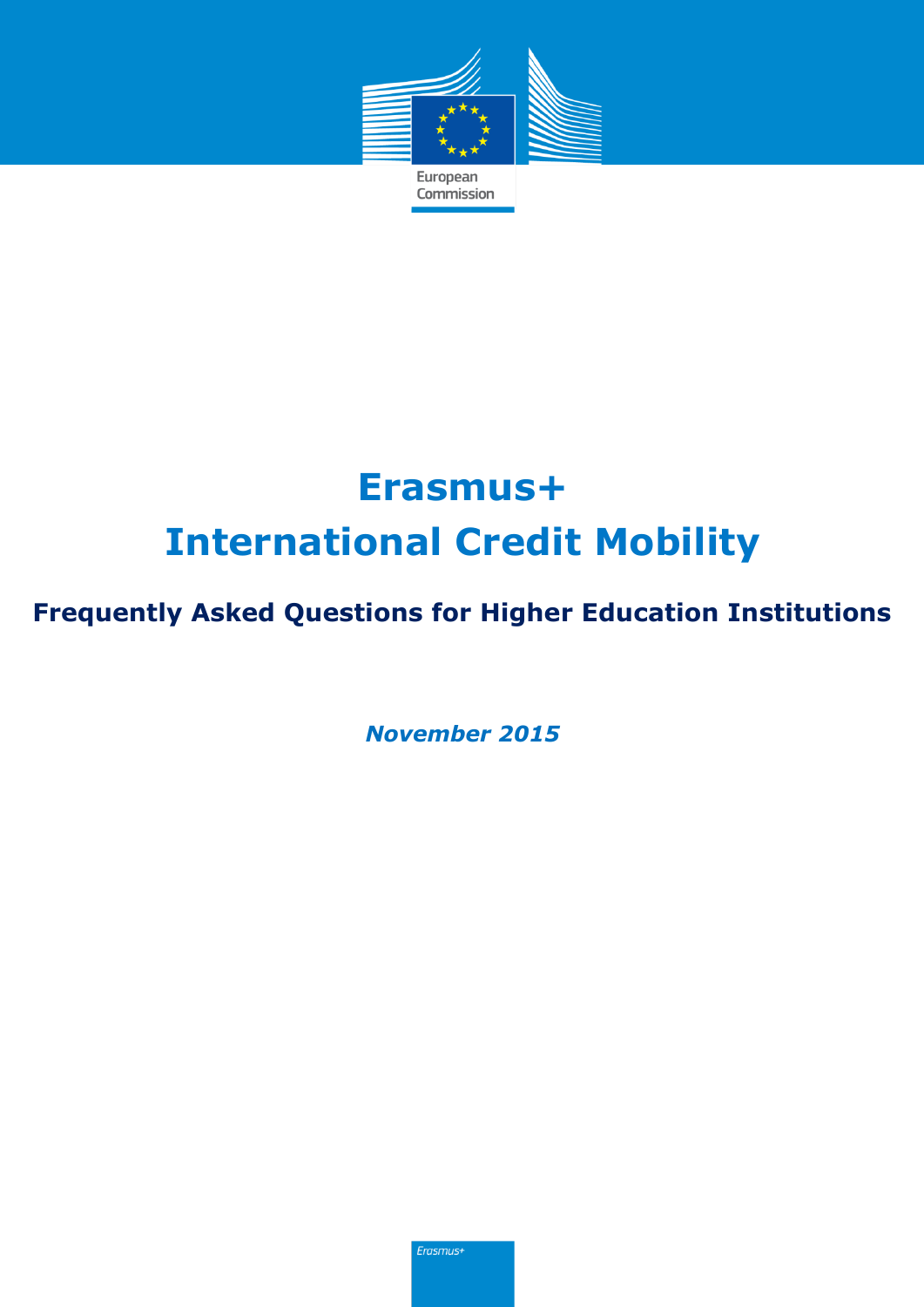

This document covers the main questions and answers from higher education institutions (HEIs) in 'Programme' and 'Partner Countries' interested in participating in 'international credit mobility' under Key Action 1 of the Erasmus+ programme, promoting the international exchange of students and staff between institutions in Erasmus+ Programme and Partner Countries. The questions and answers are arranged thematically.

Before submitting a question through the **[contact form](http://ec.europa.eu/education/contact/index_en.htm)**, make sure that:

it is not answered in the FAQ (some questions might fall under several categories);

it is not answered in the **[Programme Guide](http://ec.europa.eu/programmes/erasmus-plus/discover/guide/index_en.htm)**;

you have contacted your **[National Agency](http://ec.europa.eu/programmes/erasmus-plus/tools/national-agencies/index_en.htm)** (in "Programme Countries") or **[National Erasmus+ Office](https://eacea.ec.europa.eu/erasmus-plus/contacts/national-erasmus-plus-offices_en)** (in some "Partner Countries"), and they could not provide you with an answer.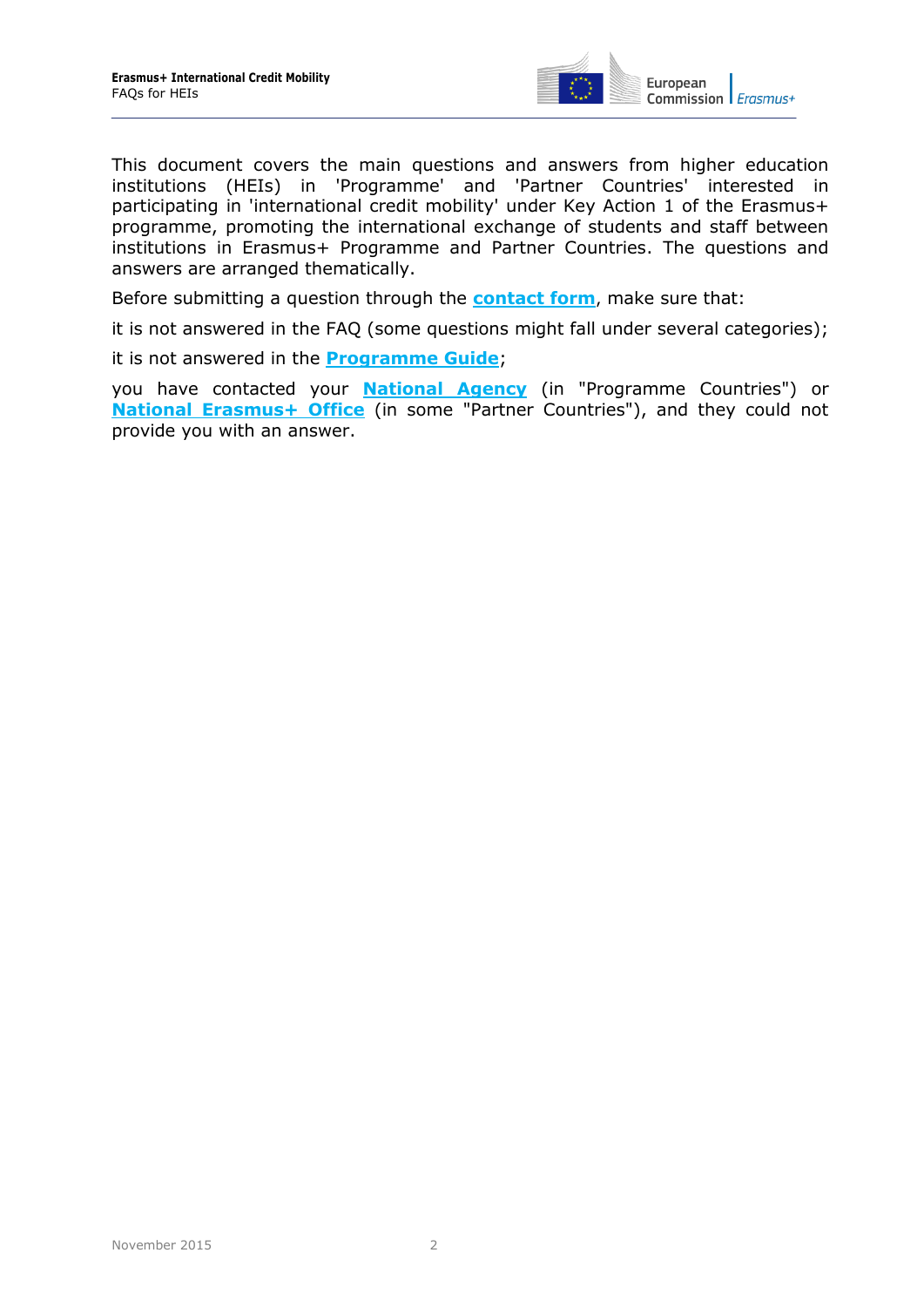

# **Frequently Asked Questions**

| 1. |                                                                                                                                      |  |  |
|----|--------------------------------------------------------------------------------------------------------------------------------------|--|--|
| 2. |                                                                                                                                      |  |  |
| 3. | Is international credit mobility available with any country in the                                                                   |  |  |
| 4. | Is the Partner Country's geographical location of any                                                                                |  |  |
| 5. |                                                                                                                                      |  |  |
| 6. | Are there any rules or limitations linked to a Partner Country's                                                                     |  |  |
| 7. | Can an institution established in a Partner Country exchange<br>students or staff with an institution from another Partner           |  |  |
|    |                                                                                                                                      |  |  |
| 8. |                                                                                                                                      |  |  |
| 9. |                                                                                                                                      |  |  |
|    | 10. Are there technical guidelines to help HEIs fill out the application                                                             |  |  |
|    | 11. How many application forms can a HEI from a Programme                                                                            |  |  |
|    | 12. Is it possible to sign multilateral agreements (e.g. between two<br>Programme Countries and one Partner Country)?11              |  |  |
|    |                                                                                                                                      |  |  |
|    | 14. How many selection rounds will there be within a single call for                                                                 |  |  |
|    | 15. Can HEIs apply for more than one selection round under the                                                                       |  |  |
|    | 16. Does the HEI from the Programme Country have to identify the<br>Partner HEIs it is going to work with in the application form?11 |  |  |
|    | 17. Does the inter-institutional agreement have to be signed at the                                                                  |  |  |
|    | 18. Do HEIs from Partner Countries also need a PIC? If so, at what                                                                   |  |  |
|    | 19. I already have a PIC for another EU programme. Do I need to                                                                      |  |  |
|    |                                                                                                                                      |  |  |
|    | 21. Can a HEI apply for a specific type of activity only (e.g. only staff                                                            |  |  |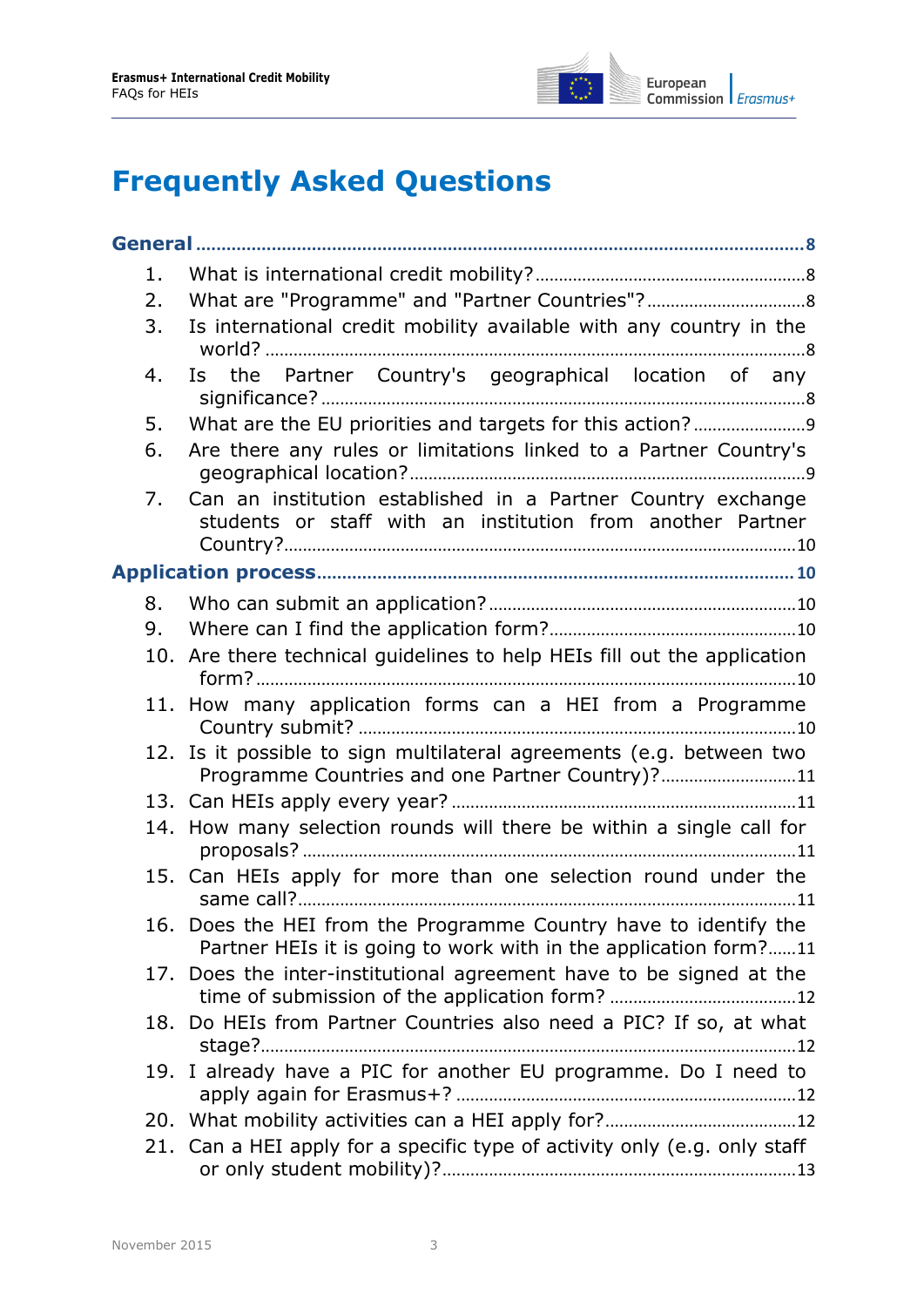

|     | 22. Is the total number of participants indicated in the application<br>form calculated on an annual basis or for the total duration of |  |  |  |  |
|-----|-----------------------------------------------------------------------------------------------------------------------------------------|--|--|--|--|
|     | 23. What language should the application form be submitted in? 13                                                                       |  |  |  |  |
|     |                                                                                                                                         |  |  |  |  |
|     |                                                                                                                                         |  |  |  |  |
|     | 25. What is the start date of the mobility project? What is the                                                                         |  |  |  |  |
|     | 26. Can the duration of a mobility project be anything between 16 to                                                                    |  |  |  |  |
|     | 27. Can the duration of a mobility project be changed from 16 to 24                                                                     |  |  |  |  |
|     |                                                                                                                                         |  |  |  |  |
|     | 29. Are there any limitations regarding mobility flows with certain                                                                     |  |  |  |  |
|     |                                                                                                                                         |  |  |  |  |
|     | 31. Do students or staff need to be working or studying in a specific                                                                   |  |  |  |  |
|     | 32. Can a participant go on mobility to a branch campus of his/her<br>home institution located in a Partner Country?15                  |  |  |  |  |
|     | 33. What is the maximum mobility period for students and staff? 15                                                                      |  |  |  |  |
|     | 34. What is the minimum mobility period for students and staff? 15                                                                      |  |  |  |  |
| 35. | Is the number of mobilities related to the length of the project?15                                                                     |  |  |  |  |
|     | 36. When does the mobility period start? When does it end?15                                                                            |  |  |  |  |
|     | 37. Can mobilities continue past the project end date if a participant                                                                  |  |  |  |  |
|     | 38. What happens in case of an early return of a student? 16                                                                            |  |  |  |  |
|     | 39. Can a participant be sent on mobility several times during his/her                                                                  |  |  |  |  |
|     | 40. Can students or staff be sent on mobilities to more than one                                                                        |  |  |  |  |
|     | 41. Can an Erasmus Mundus Joint Master Degree student go on<br>exchange with an Erasmus + international credit mobility grant           |  |  |  |  |
|     | 42. Can someone who has previously taken part in an EU funded<br>programme benefit from an international credit mobility grant?.17      |  |  |  |  |
|     | 43. What criteria should be followed when selecting students?17                                                                         |  |  |  |  |
|     |                                                                                                                                         |  |  |  |  |
|     |                                                                                                                                         |  |  |  |  |
|     |                                                                                                                                         |  |  |  |  |
|     | 46. Are there guidelines for applicants on the quality assessment?18                                                                    |  |  |  |  |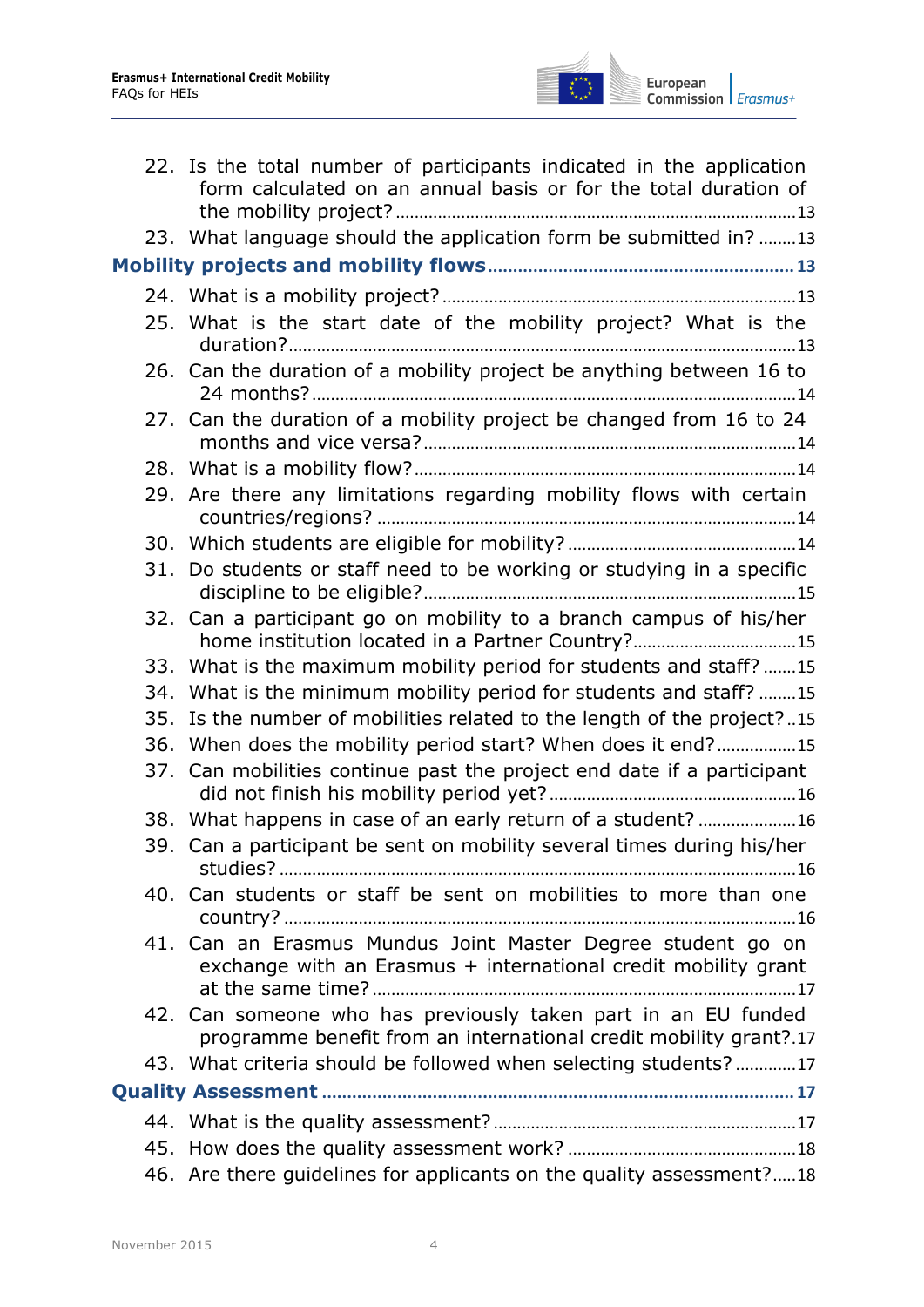

|     | 48. When does the inter-institutional agreement need to be signed?.19                                                          |  |  |
|-----|--------------------------------------------------------------------------------------------------------------------------------|--|--|
|     | 49. How many inter-institutional agreements can a HEI sign?19                                                                  |  |  |
|     | 50. Who at the institution can sign the inter-institutional agreement?19                                                       |  |  |
|     | 51. Is the use of ECTS or equivalent mechanisms mandatory for HEIs                                                             |  |  |
|     | 52. Can extra information be included that is not required in the                                                              |  |  |
|     | 53. For what duration are inter-institutional agreements signed? 20                                                            |  |  |
|     | 54. Are electronic signatures accepted in the inter-institutional                                                              |  |  |
|     |                                                                                                                                |  |  |
|     |                                                                                                                                |  |  |
|     |                                                                                                                                |  |  |
|     |                                                                                                                                |  |  |
|     | 57. What is a learning or mobility agreement and when does it need                                                             |  |  |
|     | 58. Must the HEI use the Learning Agreement template provided?                                                                 |  |  |
|     | 59. What information on the student and institution must be included                                                           |  |  |
|     | 60. How do HEIs organise the recognition of credits earned during                                                              |  |  |
|     | 61. What is the Erasmus+ Student Charter and who provides it? 22                                                               |  |  |
|     |                                                                                                                                |  |  |
|     |                                                                                                                                |  |  |
|     | 63. Can a HEI organise more mobilities than initially planned?22                                                               |  |  |
|     | 64. Which changes are possible with an amendment?                                                                              |  |  |
| 65. | Which changes are possible without an amendment?                                                                               |  |  |
|     | 66. What is the procedure for requesting an amendment?                                                                         |  |  |
|     | 67. Can the National Agency refuse my amendment request?24                                                                     |  |  |
|     | 68. Can the Partner Country institution request an amendment?24                                                                |  |  |
|     | 69. Are the Partner HEIs named in the application form legally                                                                 |  |  |
|     | 70. Can the Programme Country HEI choose to work with a different<br>Partner Country HEI than the one named in the application |  |  |
|     | 71. Can the Programme Country HEI choose to increase or reduce<br>the number of Partner Country HEIs in the project? 24        |  |  |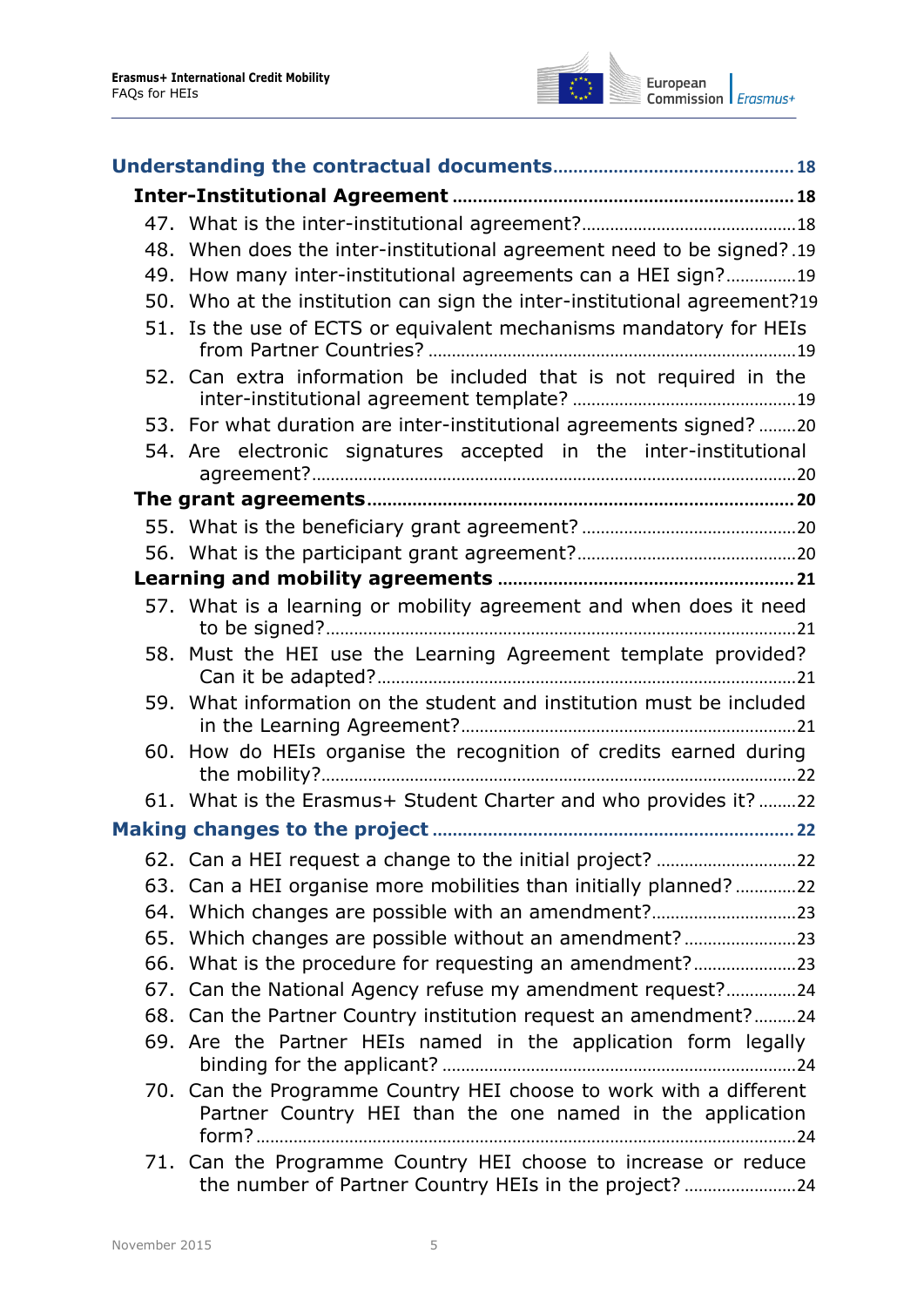

| 73. Can HEIs request to transfer funds between study cycles and                                                                                                                             |
|---------------------------------------------------------------------------------------------------------------------------------------------------------------------------------------------|
| 74. Can HEIs makes changes from incoming to outgoing mobility?25                                                                                                                            |
| 75. What happens if the amendment is not done in time?25                                                                                                                                    |
| 76. What if the Programme Country institution can no longer send                                                                                                                            |
|                                                                                                                                                                                             |
| 77. How is the organisational support calculated in the context of                                                                                                                          |
| 78. How are the funds distributed between HEIs from the Programme<br>and Partner Countries? Can the HEI from the Programme<br>Country transfer part (or all) of the funds to the HEI from a |
| 79. Can the HEI use organisational support to fund more mobilities?                                                                                                                         |
| 80. How is the organisational support calculated if a HEI is funded                                                                                                                         |
| 81. What happens to the organisational support paid to a HEI in case                                                                                                                        |
| 82. Are there funds available to conclude new inter-institutional<br>agreements? Can the organisational support be used for                                                                 |
| 83. Can HEIs use organisational support funds in order to participate<br>in study fairs or international summits in the field of higher                                                     |
| 84. What distance band should be used to calculate the travel                                                                                                                               |
| 85. Can a student receive travel support from another place than the                                                                                                                        |
| 86. What documentation will be needed in order to prove travel                                                                                                                              |
| 87. In case the HEI pays some of the costs directly for travel, how<br>should this be documented in the grant agreement?                                                                    |
| 88. Should visa, insurance and bank transfer costs be charged to the<br>participant's grant or from organisational support?28                                                               |
| 89. The distance calculator does not adequately reflect the price of                                                                                                                        |
| 90. What is the deadline for the pre-financing payment by the HEI to                                                                                                                        |
| 91. Can a HEI decide to combine a mobility period covered by a                                                                                                                              |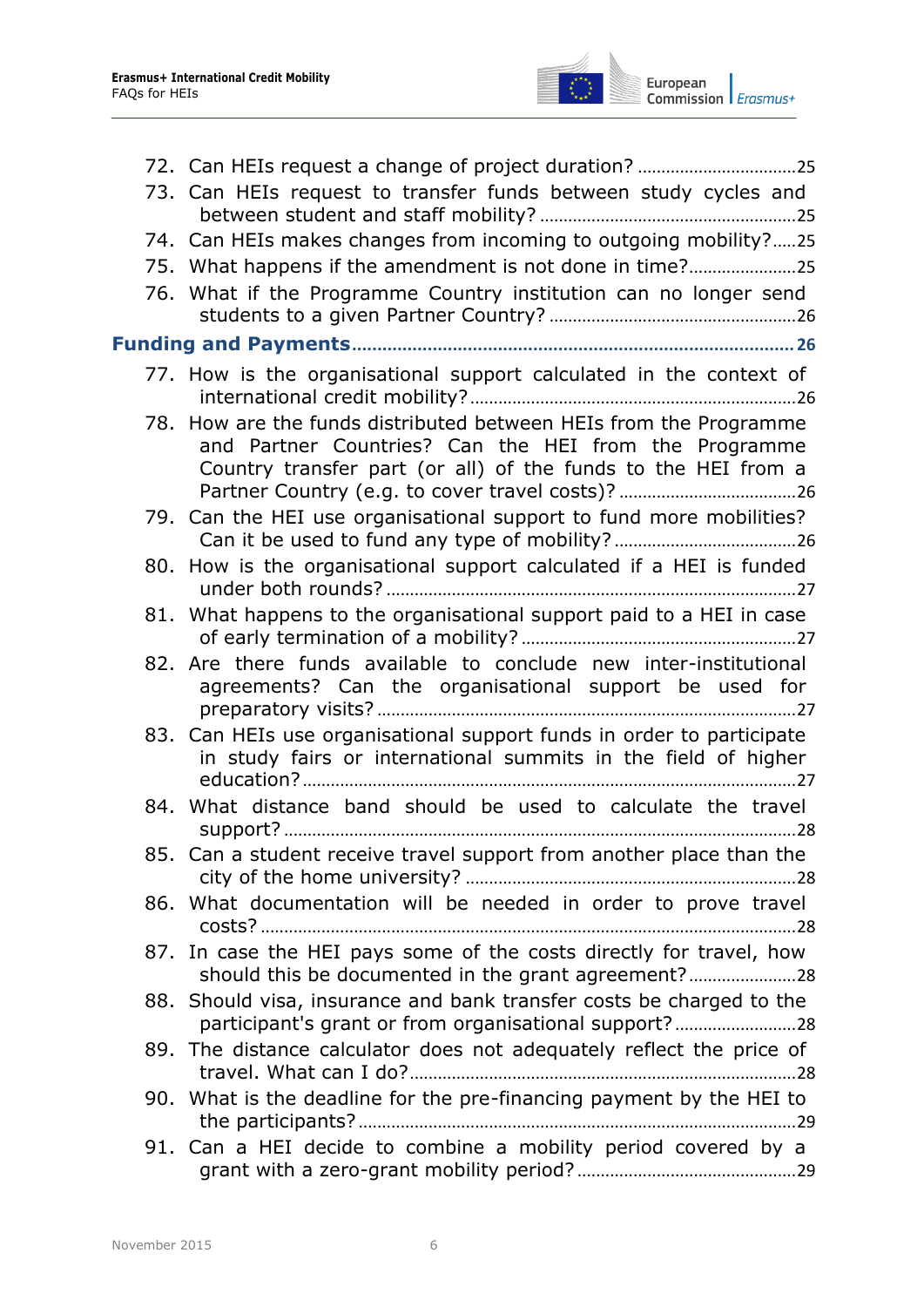

|  | 92. Can HEIs decide to reduce the amount of the individual support                                                                      |
|--|-----------------------------------------------------------------------------------------------------------------------------------------|
|  | 93. Can participants receive additional funding besides their EU-                                                                       |
|  | 94. Can a HEI make the payment to the participant each month?30                                                                         |
|  |                                                                                                                                         |
|  |                                                                                                                                         |
|  | 96. Must participants from Partner Countries also fill out the                                                                          |
|  |                                                                                                                                         |
|  | 98. Do I receive information about my outgoing participants? 31                                                                         |
|  |                                                                                                                                         |
|  | 99. If a consortium applies for international mobility, can the HEIs<br>that constitute the consortium still apply separately?31        |
|  | 100. Is there a separate application form for accreditation of consortia                                                                |
|  | 101. Can a consortium include HEIs from other programme countries?31                                                                    |
|  | 102. Can a consortium add new partners over the years? Does every<br>new partner require a new accreditation of the consortium?31       |
|  | 103. Can a consortium accredited in a given year apply for a mobility                                                                   |
|  |                                                                                                                                         |
|  | 104. What is the definition of "staff mobility for teaching"?32                                                                         |
|  | 105. If a teacher stays at a host institution for one week and 2 days,<br>what will be the minimum number of teaching hours?33          |
|  | 106. Is it possible for a Programme Country member of staff to go on<br>staff exchange to a public or private organisation in a Partner |
|  |                                                                                                                                         |
|  | 107. Will the Online Linguistic Support (OLS) tool be available for<br>international credit mobility with Partner Countries? 33         |
|  | 108. Is it possible for students to take courses which do not count<br>towards their degree, during their international mobility?33     |
|  | 109. Will HEIs from a Programme Country lose their ECHE if there is a                                                                   |
|  | 110. What is the level of involvement of a HEI from a Partner Country<br>in securing health insurance for the incoming/outgoing         |
|  | 111. Is there any information available specifically for the Partner                                                                    |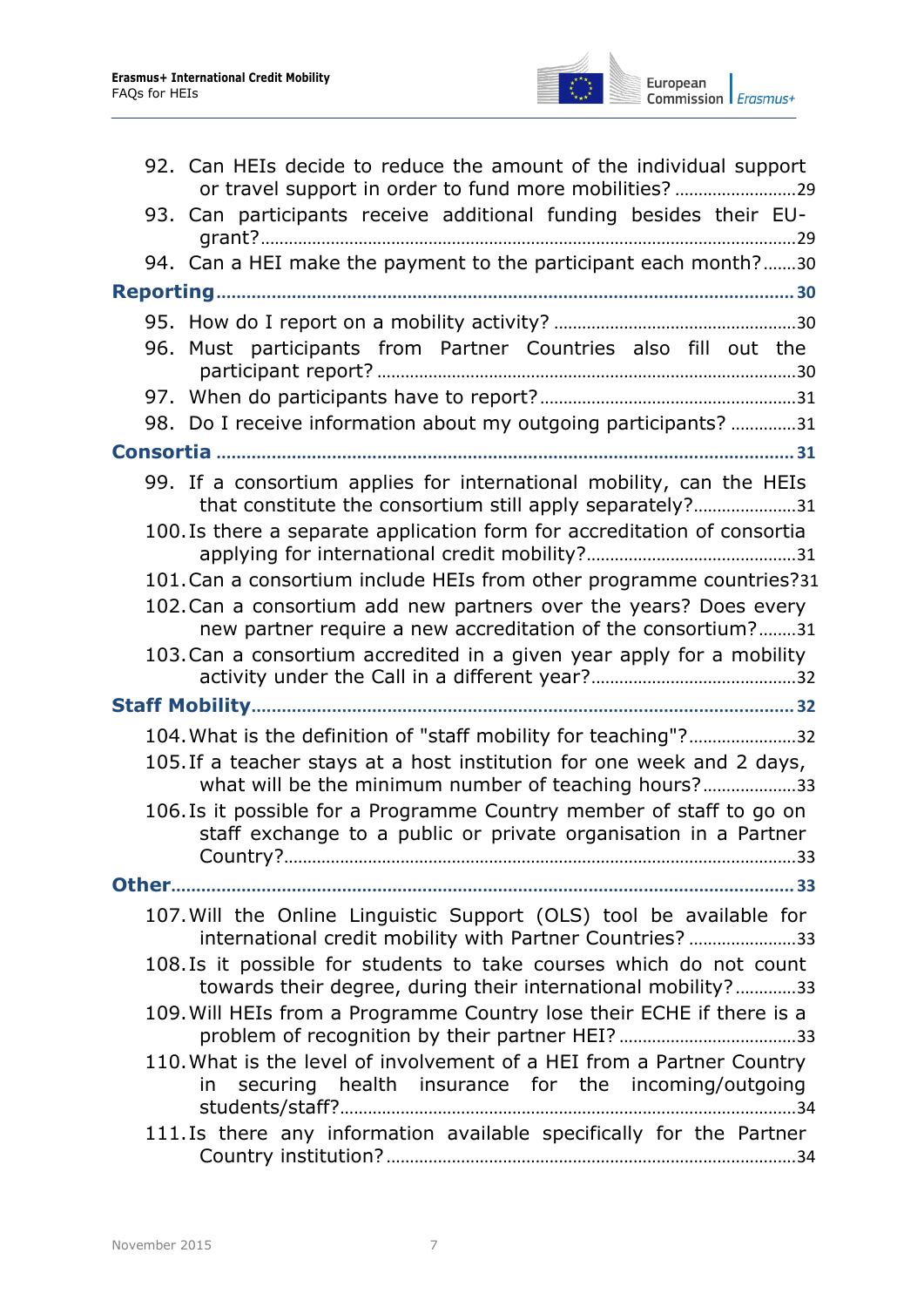

### <span id="page-7-1"></span><span id="page-7-0"></span>**General**

#### **1. What is international credit mobility?**

For over 25 years, Europe has funded the Erasmus programme, which has enabled over 3 million European students to spend part of their studies in another higher education institution (HEI) elsewhere in Europe. Erasmus+ now opens up these opportunities to students and staff from other parts of the world.

Under international credit mobility, a HEI in a Partner Country can send its students, doctoral candidates or staff to a partner HEI in a Programme Country, and vice versa. Students or doctoral candidates are able to study abroad for a limited period of 3 to 12 months for which credits are obtained. After the mobility phase, the students return to their sending institution to complete their studies. Similarly, staff can spend a teaching and/or training period abroad for up to 2 months.

#### <span id="page-7-2"></span>**2. What are "Programme" and "Partner Countries"?**

The Erasmus+ programme refers to 'Programme Countries' and 'Partner Countries'.

**Programme Countries** are those countries participating fully in the Erasmus+ programme. To do so, they have set up a [National Agency](http://ec.europa.eu/programmes/erasmus-plus/tools/national-agencies/index_en.htm) and contribute financially to the programme. The 33 Programme Countries are:

- The 28 EU Member States, and:
- Iceland, Liechtenstein, Norway, the Former Yugoslav Republic of Macedonia and Turkey.

**Partner Countries** are all the other countries in the world, grouped together in different regions. Not all Partner Countries are eligible for international credit mobility (see question **[3](#page-7-3)**)**.**

#### <span id="page-7-3"></span>**3. Is international credit mobility available with any country in the world?**

Not all Partner Countries are eligible for international credit mobility. Switzerland, Andorra, Monaco, San Marino, the Vatican City State, as well as Iran, Iraq, Yemen and the countries of the Gulf Cooperation Council (Bahrain, Kuwait, Oman, Qatar, Saudi Arabia and United Arab Emirates) are not eligible for international credit mobility.

<span id="page-7-4"></span>For a list of eligible Partner Countries, please refer to pp.23-24 of the **[Erasmus+](http://ec.europa.eu/programmes/erasmus-plus/discover/guide/index_en.htm)  [Programme Guide](http://ec.europa.eu/programmes/erasmus-plus/discover/guide/index_en.htm)**.

#### **4. Is the Partner Country's geographical location of any significance?**

The budget available for mobility between Programme and Partner Countries is divided between different regions. The different regions of the world are prioritised, meaning that some regions benefit from larger budget envelopes, funding more mobilities.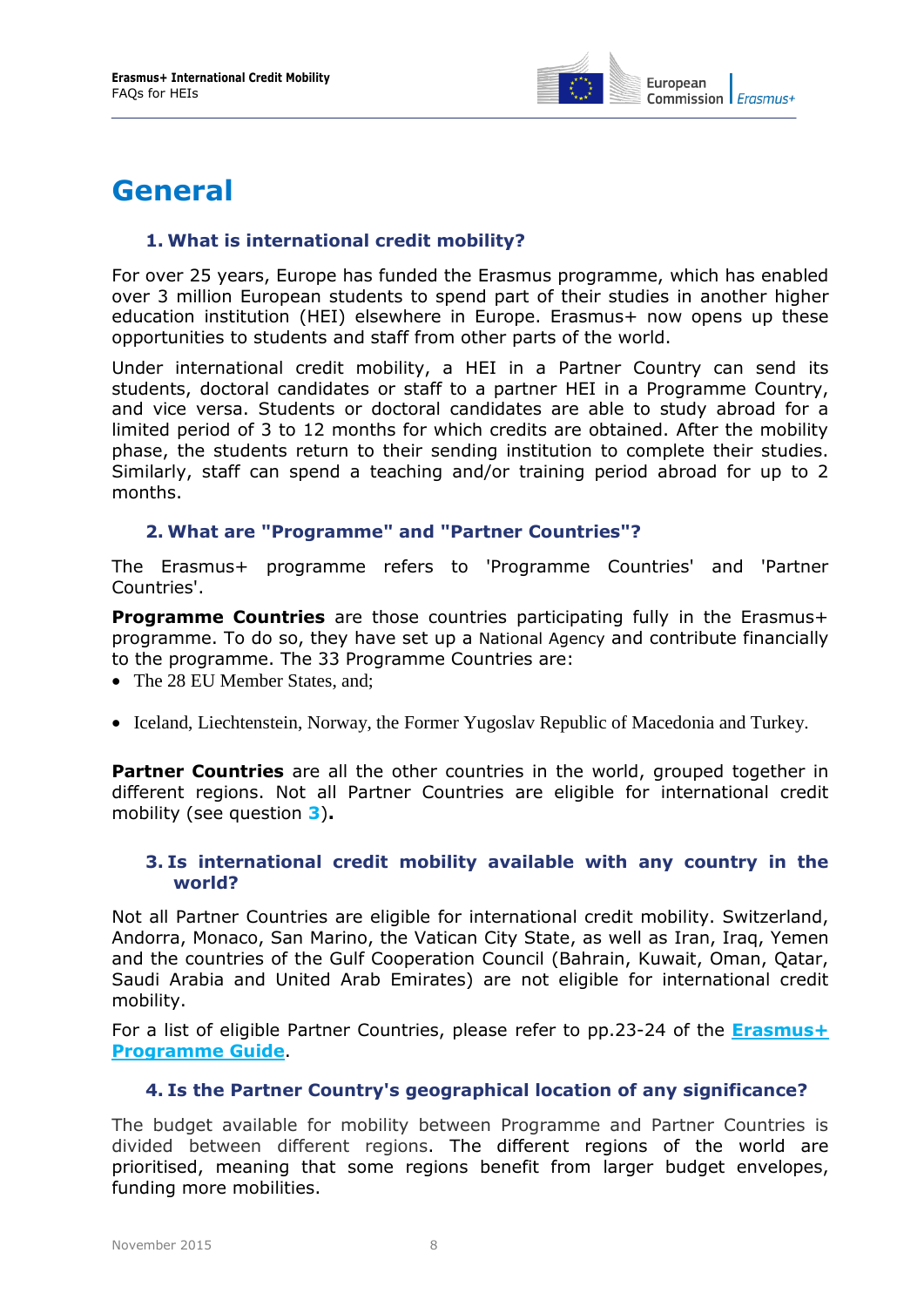

The regions with the biggest budgets include the EU's neighbouring countries (East and South), Asia and Central Asia, and the Western Balkans. The regions with smaller budgets include Latin America, African, Caribbean and Pacific countries, the industrialised Americas and industrialised Asia, and South Africa.

<span id="page-8-0"></span>Further information on the amounts available under each budgetary envelope will be published on the **[National Agency](http://ec.europa.eu/programmes/erasmus-plus/tools/national-agencies/index_en.htm)**'s website.

#### **5. What are the EU priorities and targets for this action?**

For each region, the EU has set a number of targets which will need to be reached **at European level** over the whole duration of the Erasmus+ programme (2014- 2020):

With Neighbouring countries (East and South), mobility should be mainly inbound to Europe: no more than 10% of the mobility should be outbound to these countries. This does not apply to Russia;

With Developing Asia and Latin America, at least 25% of the mobility should be organised with the least developed countries of the region. These countries are:

For Asia: Afghanistan, Bangladesh, Cambodia, Laos, Nepal, Bhutan and Myanmar;

For Latin America: Bolivia, El Salvador, Guatemala, Honduras and Paraguay;

No more than 30% of the budget available for Asia should be spent on mobility with China and India, and no more than 35 % available for Latin America should be spent on Brazil and Mexico.

The targets do not have to be attained by individual HEIs, but National Agencies will take these targets into account when allocating the available budget. In addition, HEIs are encouraged to work with partners in the poorest and least developed Partner Countries.

#### <span id="page-8-1"></span>**6. Are there any rules or limitations linked to a Partner Country's geographical location?**

In addition to the targets mentioned in question **[5](#page-8-0)**, a few more rules apply:

Outgoing mobility of European students to Asia, Latin America, South Africa and other African, Caribbean and Pacific countries cannot be funded by the EU's external cooperation budget. Outgoing mobility from Europe can therefore only be at doctoral level and for staff. There will however be a few exceptions for students and staff from certain Programme Countries. Please check your **[National](http://ec.europa.eu/programmes/erasmus-plus/tools/national-agencies/index_en.htm)  [Agency](http://ec.europa.eu/programmes/erasmus-plus/tools/national-agencies/index_en.htm)**'s website.

Higher education institutions are free to apply for 100% staff mobility or 100% student mobility or anything in between.

Where the budget envelope for a particular Partner Country or region is limited, a National Agency may choose to add one or more secondary criteria. Programme Country HEIs are therefore encouraged to check their **[National Agency](http://ec.europa.eu/programmes/erasmus-plus/tools/national-agencies/index_en.htm)**'s website to find out if any additional limitations apply.

In general, the funds will have to be used in a geographically balanced way. For this reason, higher education institutions are strongly encouraged to work with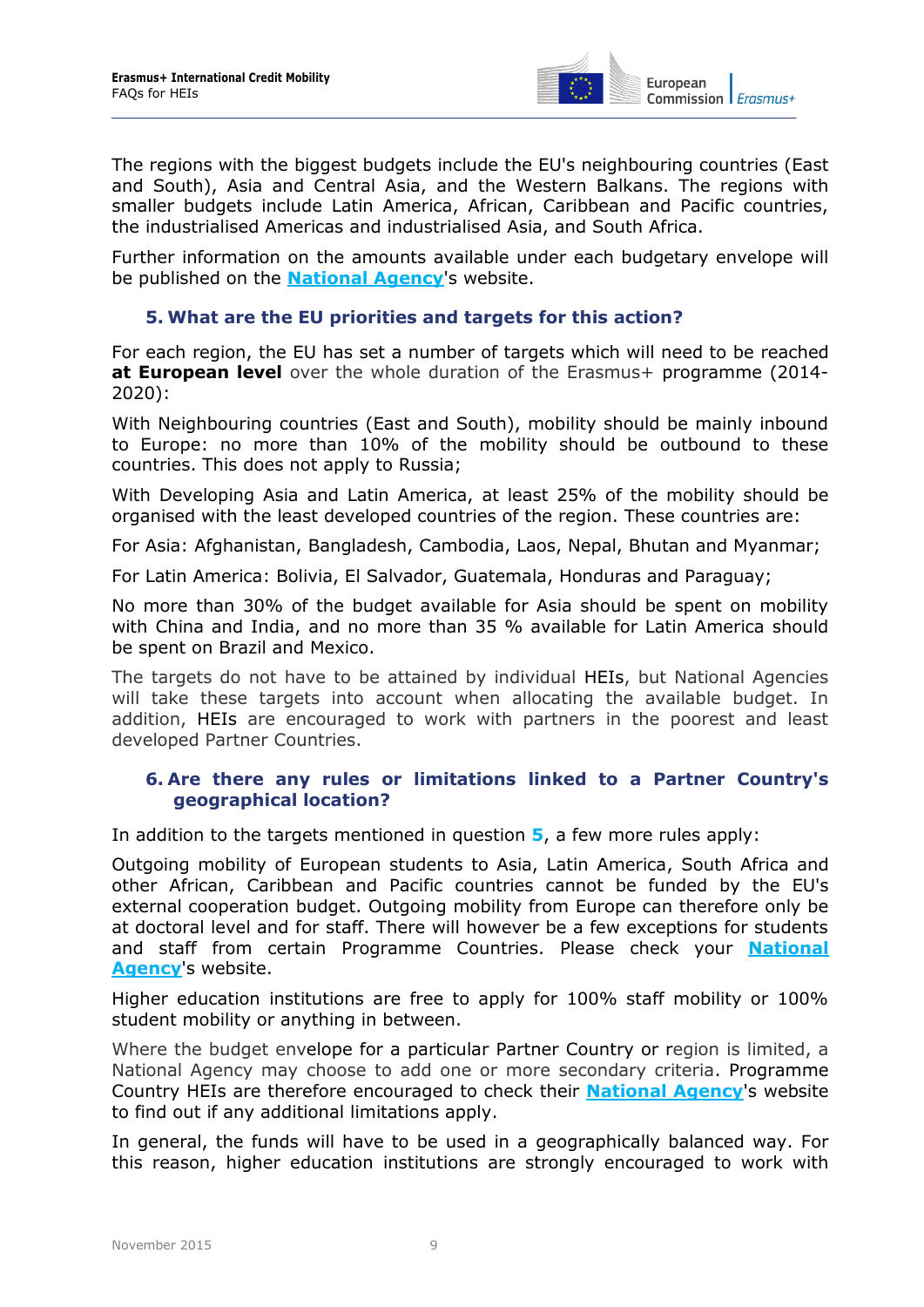

<span id="page-9-0"></span>partners in the poorest and least developed Partner Countries in addition to the large emerging economies.

#### **7. Can an institution established in a Partner Country exchange students or staff with an institution from another Partner Country?**

No, international credit mobility is only possible between a HEI or a consortium established in a Programme Country and a HEI established in a Partner Country.

# <span id="page-9-2"></span><span id="page-9-1"></span>**Application process**

#### **8. Who can submit an application?**

International credit mobility is open to participants from HEIs established in Programme and Partner Countries. The application form, however, can only be filled in and submitted by a HEI from a Programme Country on behalf of the partners.

The applicant Programme Country HEI will need to hold an **[Erasmus Charter for](https://eacea.ec.europa.eu/erasmus-plus/funding/erasmus-charter-for-higher-education-2014-2020_en)  [Higher Education \(ECHE\)](https://eacea.ec.europa.eu/erasmus-plus/funding/erasmus-charter-for-higher-education-2014-2020_en)** See p.35 of the **Erasmus+ [Programme Guide](http://ec.europa.eu/programmes/erasmus-plus/discover/guide/index_en.htm)** for more information on eligibility criteria.

#### <span id="page-9-3"></span>**9. Where can I find the application form?**

The application form will be available on the **[National Agency](http://ec.europa.eu/programmes/erasmus-plus/tools/national-agencies/index_en.htm)**'s website from October 2016. The applicant HEI must submit the application to the National Agency.

<span id="page-9-4"></span>Please note that there are two different applications forms for intra-EU mobility and international credit mobility. Please make sure you fill out the right one.

#### **10. Are there technical guidelines to help HEIs fill out the application form?**

HEIs will find the technical guidelines to help them complete the electronic application forms at the following link:

<span id="page-9-5"></span>**[http://ec.europa.eu/programmes/erasmus](http://ec.europa.eu/programmes/erasmus-plus/discover/guide/documents/eform-technical-guide_en.pdf)[plus/discover/guide/documents/eform-technical-guide\\_en.pdf](http://ec.europa.eu/programmes/erasmus-plus/discover/guide/documents/eform-technical-guide_en.pdf)**

#### **11. How many application forms can a HEI from a Programme Country submit?**

A HEI from a Programme Country can only submit **one application form** for international credit mobility as an individual institution, covering all the Partner Country HEIs it intends to work with. However, the Programme Country HEIs can also apply for international credit mobility as part of a **consortium**, in which case it is responsible for preventing double funding of the same mobility should the two channels be used simultaneously (see question **[99](#page-30-3)**).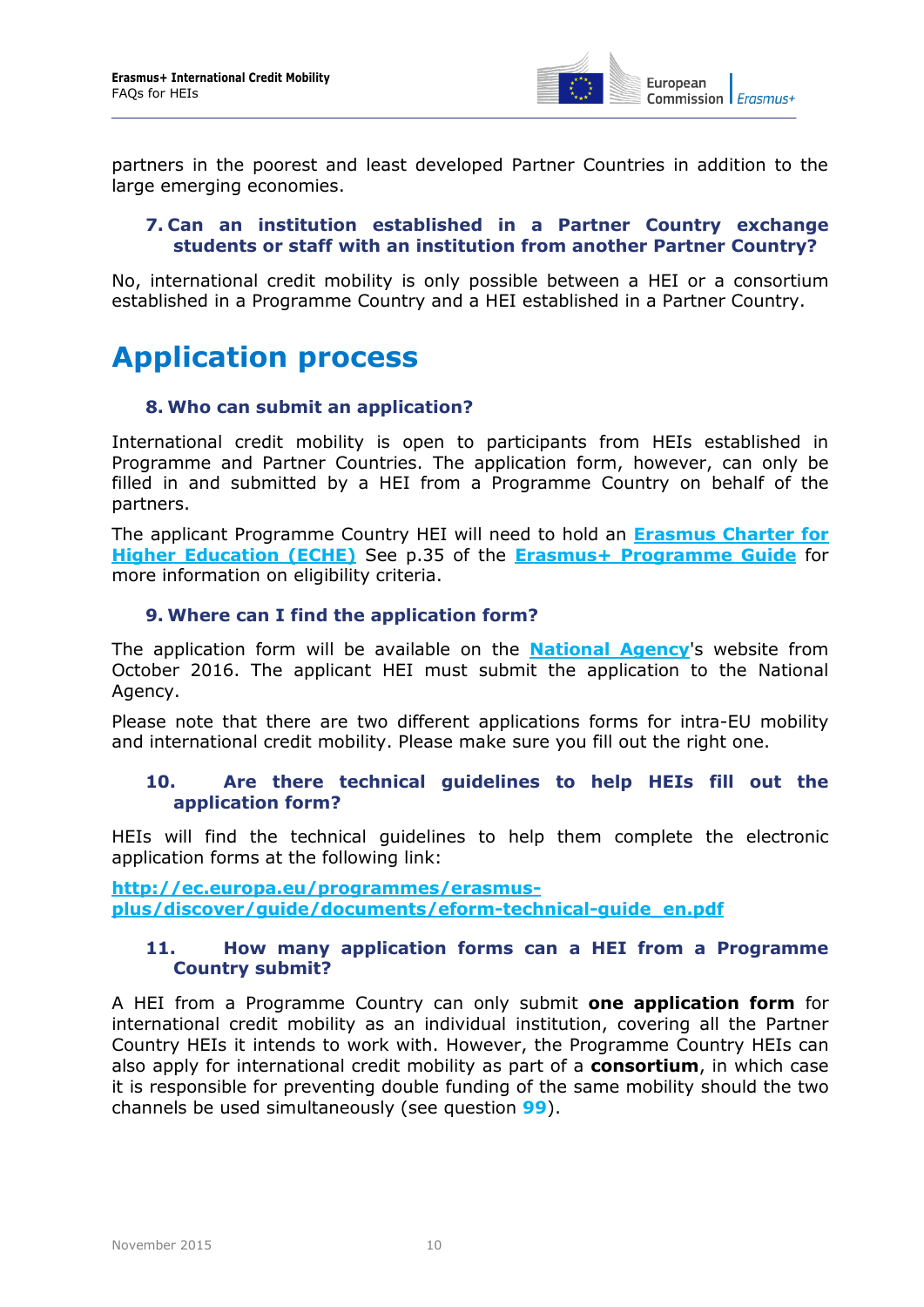

#### <span id="page-10-0"></span>**12. Is it possible to sign multilateral agreements (e.g. between two Programme Countries and one Partner Country)?**

No, agreements for international credit mobility can only be signed between institutions in two countries, one Programme Country and one Partner Country.

#### <span id="page-10-1"></span>**13. Can HEIs apply every year?**

HEIs can apply every year, regardless of whether they have already secured funding for a given project, and each year the application will be evaluated strictly on its merits.

#### <span id="page-10-2"></span>**14. How many selection rounds will there be within a single call for proposals?**

In principle, there will only be one round of applications per year for international credit mobility.

If, however, funds are left over from the first round of applications, another round of applications may be organised under the same call for proposals. Applications will be limited to those regions for which funds are still available after the first round of applications. Potential applicants will have to consult their **[National](http://ec.europa.eu/programmes/erasmus-plus/tools/national-agencies/index_en.htm)  [Agency](http://ec.europa.eu/programmes/erasmus-plus/tools/national-agencies/index_en.htm)**'s website to find out whether or not their country will participate in this second round, and with which regions of the world they can apply for mobility projects.

#### <span id="page-10-3"></span>**15. Can HEIs apply for more than one selection round under the same call?**

If a second round is organised, HEIs can apply again in the same year, including those that have already secured funding for a given project, and those that did not apply or were unsuccessful in securing funding for the first round of applications. If their project is selected, it is their responsibility to prevent double funding of the same mobility.

#### <span id="page-10-4"></span>**16. Does the HEI from the Programme Country have to identify the Partner HEIs it is going to work with in the application form?**

Yes, in the 'Quality Questions' of the application form, the applicant will be asked to enter the name(s) of the partner higher education institutions it intends to work with for each Partner Country.

The applicant will have to explain why the planned mobility project is relevant to the internationalisation strategy of both higher education institutions (from the Programme and Partner Country), detail previous cooperation with that and other higher education institutions in the Partner Country, and describe the impact of the project on the partner institution.

The application form will be attached to the grant agreement between the higher education institution from the Programme Country and the National Agency, and will therefore become legally binding.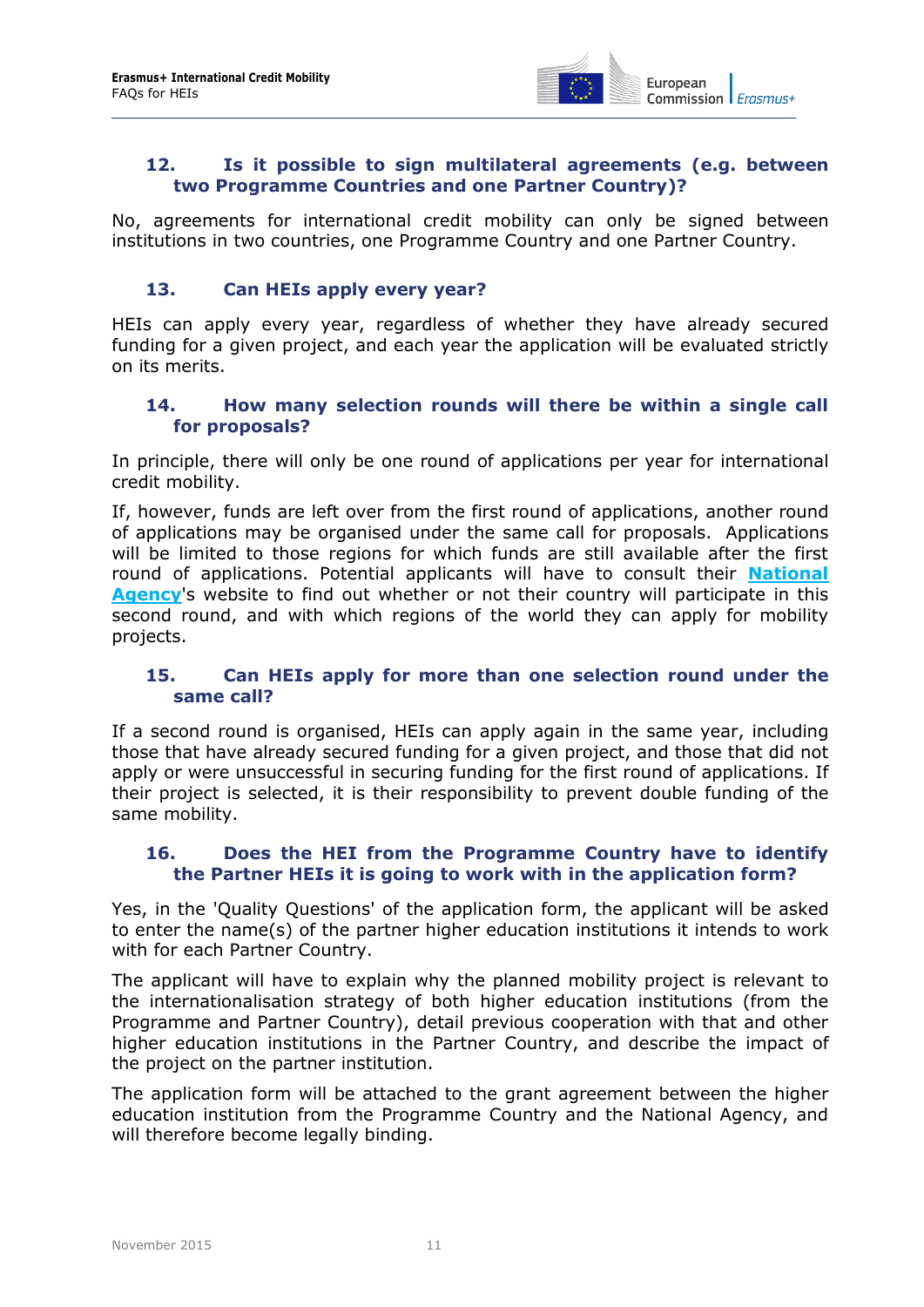

#### <span id="page-11-0"></span>**17. Does the inter-institutional agreement have to be signed at the time of submission of the application form?**

The **[inter-institutional agreement](http://ec.europa.eu/education/opportunities/higher-education/quality-framework_en.htm)** does not need to be signed at application stage. However, the agreement must be signed at the latest before the start of the mobility period. The partner institutions are nevertheless encouraged to discuss the content of the agreement while preparing the project application.

#### <span id="page-11-1"></span>**18. Do HEIs from Partner Countries also need a PIC? If so, at what stage?**

For reporting purposes, the Partner Country HEI will need a 9-digit Participant Identification Code (PIC) unique to their institution. The Partner Country HEI will need a PIC **as soon as they have been selected**, and in any case **before the start of the mobility**. This PIC will then have to be communicated to the Programme Country HEI before they can start reporting on the mobility. Please note that no PIC will be required at application stage for the Partner Country institution.

If the Partner Country institution has taken part in a European programme, such as a former Framework Programme (FP7, FP6), Horizon2020, or the Capacity Building action in Erasmus+, it will already have a PIC. A simple search in the **[Participant Portal for Research & Innovation](http://ec.europa.eu/research/participants/portal/desktop/en/organisations/register.html)** will allow them to find their institution's unique PIC.

If the Partner Country institution does not already have a PIC, then they will have to register their organisation in the Unique Registration Facility (URF) of the Participant Portal to obtain one. The higher education institution should check carefully whether their institution already has a PIC before requesting a new one.

#### <span id="page-11-2"></span>**19. I already have a PIC for another EU programme. Do I need to apply again for Erasmus+?**

If your institution has taken part in a European programme, such as a former Framework Programme (FP7, FP6), Horizon2020, or the Capacity Building action in Erasmus+, it will already have a unique PIC. This PIC is valid for all actions and EU programmes. Please check carefully whether your institution already has a PIC before requesting a new one.

#### <span id="page-11-3"></span>**20. What mobility activities can a HEI apply for?**

There are three possible types of activities (see 'Activities' Details' of the application form):

- Student mobility for **studies** to/from Partner Countries;
- Staff mobility for **teaching** to/from Partner Countries;
- Staff mobility for **training** to/from Partner Countries.

**Note:** Student mobility for traineeships (work placements) to/from Partner Countries is not foreseen in the 2016 Call.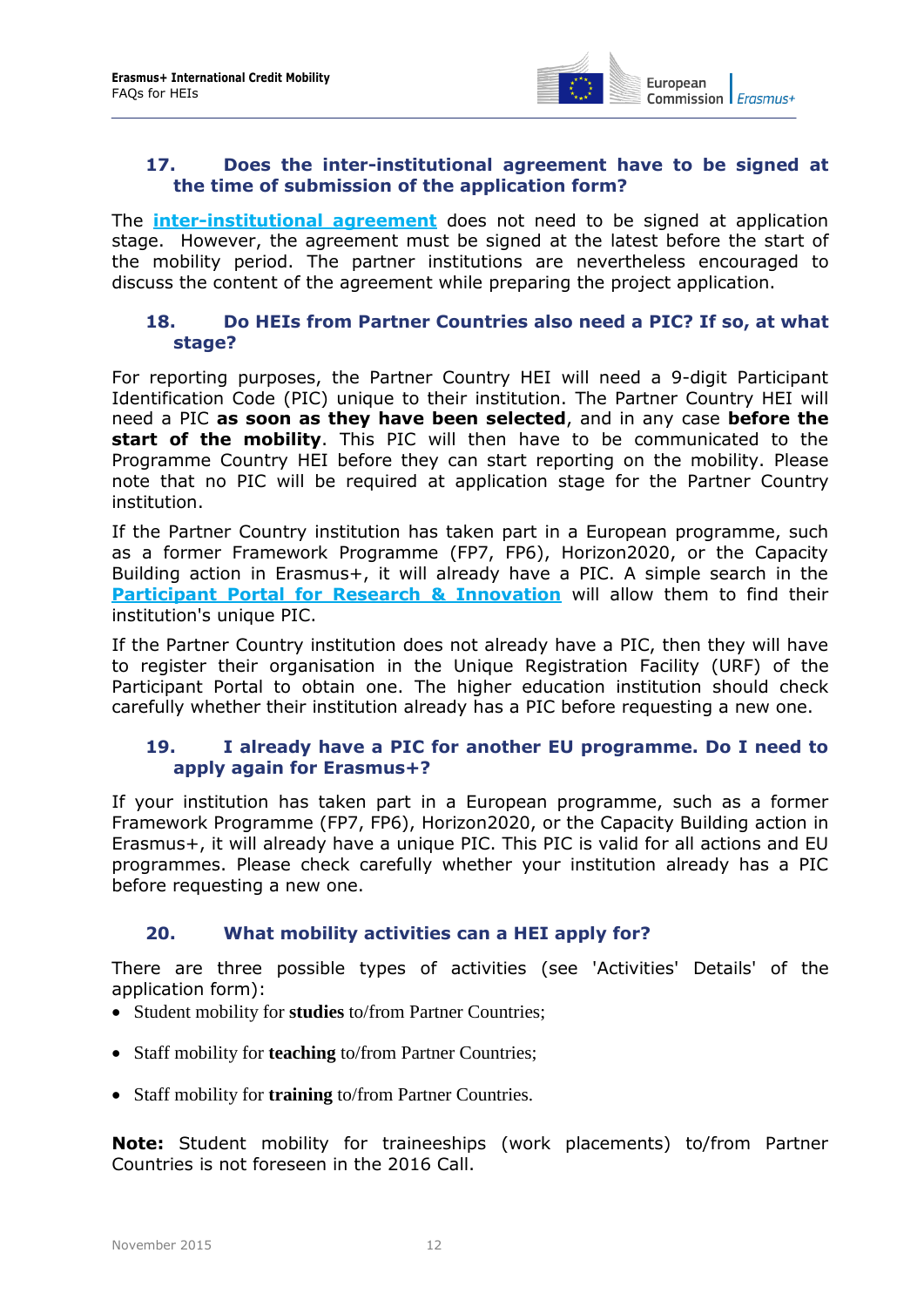

#### <span id="page-12-0"></span>**21. Can a HEI apply for a specific type of activity only (e.g. only staff or only student mobility)?**

Yes. Programme Country higher education institutions are free to apply for 100% staff mobility or 100% student mobility or anything in between. However, these choices have to be duly justified in the "Quality Questions" of the application form.

#### <span id="page-12-1"></span>**22. Is the total number of participants indicated in the application form calculated on an annual basis or for the total duration of the mobility project?**

The number of participants is for the total duration of the mobility project (e.g. 16 or 24 months). A project lasting 24 months does not prevent a higher education institution from applying for a new project every year.

#### <span id="page-12-2"></span>**23. What language should the application form be submitted in?**

The application form must be submitted in one of the official languages of the European Union. Please check your **[National Agency](http://ec.europa.eu/programmes/erasmus-plus/tools/national-agencies/index_en.htm)**'s website to see if they have asked for the form to be filled out in a particular language.

### <span id="page-12-4"></span><span id="page-12-3"></span>**Mobility projects and mobility flows**

#### **24. What is a mobility project?**

A mobility project consists of **all the sets of mobility flows** for which a higher education institution from a Programme Country (or several higher education institutions in case of a consortium) requests funding in the application form. The applicant applies for all the sets of mobility flows with different Partner Countries under the same application (see question **[28](#page-13-2)**).

The mobility project must comprise one or more of the following activities:

Student mobility for **studies** to/from Partner Countries;

Staff mobility for **teaching** to/from Partner Countries;

Staff mobility for **training** to/from Partner Countries.

A mobility project can last 16 or 24 months.

<span id="page-12-5"></span>**Note:** Student mobility for traineeships (work placements) is not foreseen in the 2016 Call.

#### **25. What is the start date of the mobility project? What is the duration?**

The start date for all mobility projects under the first call is **1st June**. The duration is **16 or 24 months.**

The start date for all mobility projects under the second call is **1st February**. The duration for projects selected under the second call is always **16 months.**

Note: The duration of the project is different from the duration of the activit(ies) within a project. The start and end dates of the activities can vary; the only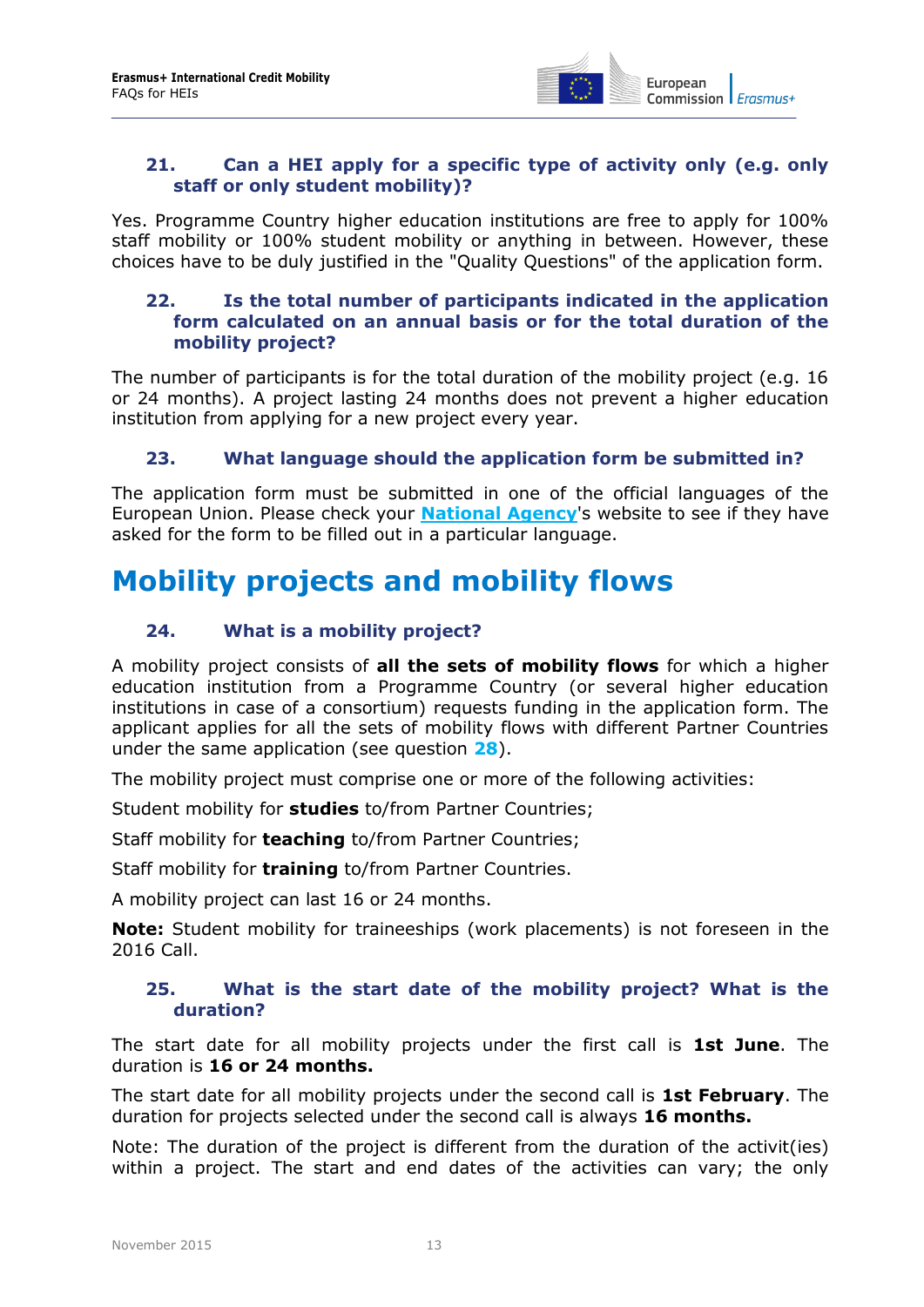

<span id="page-13-0"></span>principle is that the start and end dates of all activities foreseen by the project must fall within the start and end dates of the project.

#### **26. Can the duration of a mobility project be anything between 16 to 24 months?**

No, the duration of the mobility project is not flexible. Page 36 of the **[Programme](http://ec.europa.eu/programmes/erasmus-plus/discover/guide/index_en.htm)  [Guide](http://ec.europa.eu/programmes/erasmus-plus/discover/guide/index_en.htm)** specifies that the duration of the project can only be either "16 or 24 months."

#### <span id="page-13-1"></span>**27. Can the duration of a mobility project be changed from 16 to 24 months and vice versa?**

Yes, the duration of the mobility project can be extended to 24 months or reduced to 16 months. However, any such change is subject to an **amendment request**  from the beneficiary and must be authorised by the National Agency. Please see question **[72](#page-24-0)** for more information.

#### <span id="page-13-2"></span>**28. What is a mobility flow?**

There are twelve possible mobility flows with Partner Countries:

| Incoming       | Outgoing       |
|----------------|----------------|
| Short cycle    | Short cycle    |
| $1st$ cycle    | $1st$ cycle    |
| $2nd$ cycle    | $2nd$ cycle    |
| 3rd cycle      | 3rd cycle      |
| Staff teaching | Staff teaching |
| Staff training | Staff training |

#### <span id="page-13-3"></span>**29. Are there any limitations regarding mobility flows with certain countries/regions?**

To find out which countries are eligible, please refer to question **[3](#page-7-3)**.

In addition, outgoing student mobility to **Latin America, Asia, Central Asia and South Africa** is limited to PhD candidates (i.e. 3<sup>rd</sup> cycle studies). There are no restrictions regarding incoming mobility from those countries/regions, or outgoing mobility for staff. Higher education institutions from Programme Countries who apply for excluded mobility flows will see the ineligible flows rejected (but not the whole application).

**Note:** In some Programme Countries, outgoing mobility of short, 1<sup>st</sup> and 2<sup>nd</sup> cycle students to the above-mentioned regions/countries will be possible. Please consult your **[National Agency](http://ec.europa.eu/programmes/erasmus-plus/tools/national-agencies/index_en.htm)**'s website.

#### <span id="page-13-4"></span>**30. Which students are eligible for mobility?**

In order to be eligible, a student must carry out their mobility activity in a Programme Country or Partner Country different from the country of the sending organisation and the country where the student has his/her accommodation during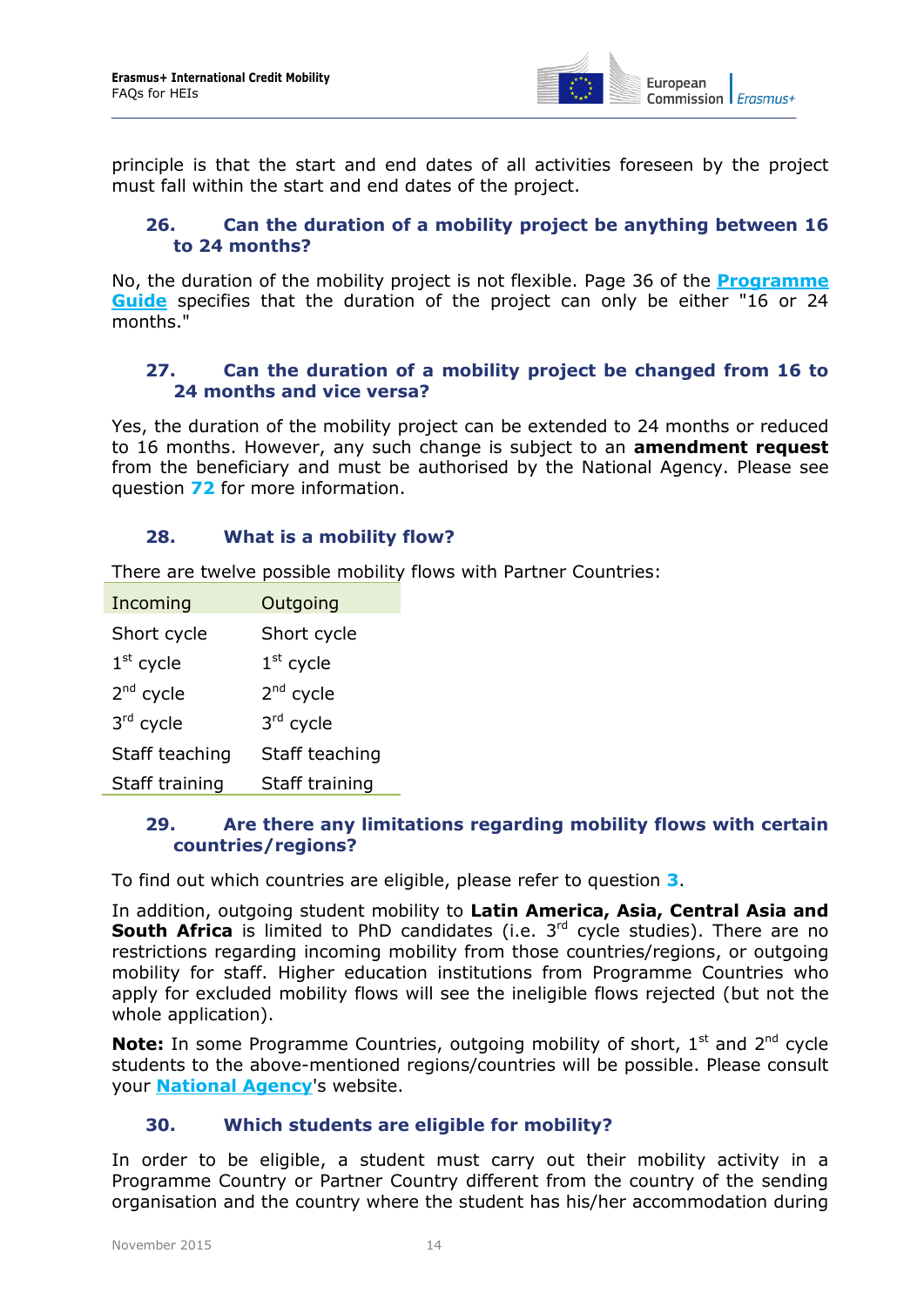

his/her studies. It is not required for the student to have the nationality of the country of the sending institution.

#### <span id="page-14-0"></span>**31. Do students or staff need to be working or studying in a specific discipline to be eligible?**

No, international credit mobility is open to all disciplines. Institutions specify the subject areas in which they wish to cooperate in their inter-institutional agreements.

#### <span id="page-14-1"></span>**32. Can a participant go on mobility to a branch campus of his/her home institution located in a Partner Country?**

No, the Erasmus+ programme does not fund mobilities between branch campuses of the same higher education institution, regardless of where they are located (in Europe or beyond).

However, participants from branch campuses are eligible for international credit mobility as long as they respect the following two criteria: They cannot carry out mobility activities

in the country of the sending institution, or

in the country where they have their accommodation during their studies (see p.38 of the Erasmus+ **[Programme Guide](http://ec.europa.eu/programmes/erasmus-plus/discover/guide/index_en.htm)**).

These conditions apply to all Erasmus+ participants. In the case of branch campuses, the country of the sending institution is the country where the parent institution is located. The country of accommodation would (in most cases) be the country where the branch campus is located.

#### <span id="page-14-2"></span>**33. What is the maximum mobility period for students and staff?**

<span id="page-14-3"></span>Students can go on mobility for a maximum of 12 months per study cycle and the maximum mobility period for staff is 2 months.

#### **34. What is the minimum mobility period for students and staff?**

<span id="page-14-4"></span>The minimum duration of the mobility period for students is 3 months or 1 academic term or trimester. The minimum mobility period for staff is 5 days.

#### **35. Is the number of mobilities related to the length of the project?**

No, the number of mobilities is related to the budget received based on the quality of the application. The HEI can decide how many staff/ students they will send abroad and at what time in the project.

#### <span id="page-14-5"></span>**36. When does the mobility period start? When does it end?**

The **start date** of the mobility period is the first day the student should be present at the receiving institution. This could be the start date of the first course/first day at work, a welcome event organised by the receiving institution, or language and intercultural courses; this may include attending language courses organised or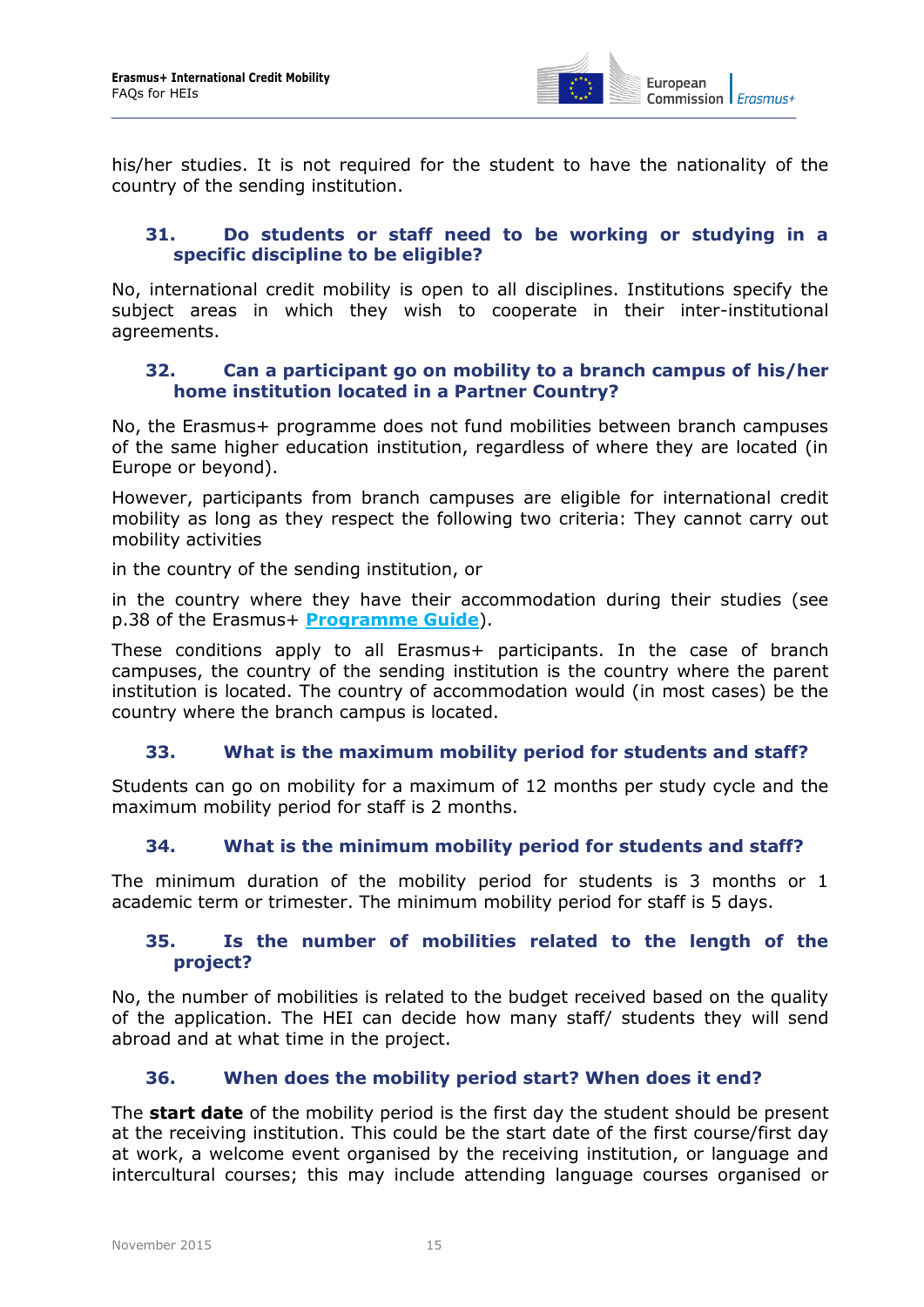

provided by other organisations than the receiving institution, if the sending institution considers it as a relevant part of the mobility period abroad.

The **end date** of the mobility period is the last day the student must be present at the receiving institution and not the actual date of departure. This is, for example, the end of exams period, courses or mandatory sitting period.

#### <span id="page-15-0"></span>**37. Can mobilities continue past the project end date if a participant did not finish his mobility period yet?**

No, the rule is that mobilities cannot continue past the project end date. In other words, the entire mobility period must be included within the project start and end dates – and the same rule applies to 'zero-grant' students without Erasmus+ assistance. This means that if the project end date falls within the middle of a semester at the receiving institution, this semester cannot be used to receive students from the specific project.

#### <span id="page-15-1"></span>**38. What happens in case of an early return of a student?**

According to article 3.6 of the student grant agreement, every National Agency can define the rules for recovery of the grant after early termination of the mobility. The NA can also decide in which case students have to return because of *force majeure.* 

If the NA considers the student's reason to terminate the mobility to be a *force majeure*, the mobility has to be marked as *force majeure* in MT+. Depending on the recovery rules set by the NA, the student might have to return (part) of the grant.

If the NA does not consider the early return to be a case of *force majeure*, the mobility will not be encoded in MT+ and the grant will have to be returned.

#### <span id="page-15-2"></span>**39. Can a participant be sent on mobility several times during his/her studies?**

Yes, Erasmus+ enables students to study or train abroad more than once as Erasmus+ students as long as the minimum duration for each activity (e.g. 3 months for studies) and a total maximum of 12 months **per study cycle** is respected. However, higher education institutions may decide to give lower priority to students who have already benefited from a mobility period in the same study cycle (under the LLP-Erasmus programme, Erasmus Mundus or Erasmus+).

<span id="page-15-3"></span>**Note**: Students who follow long cycle or one-cycle study programmes, such as Medicine, can be mobile for up to 24 months during their studies.

#### **40. Can students or staff be sent on mobilities to more than one country?**

Yes, students can go on mobilities for up to 12 months per study cycle, this can be in more than one country. There are no restrictions for staff mobilities. More details can be found on p.37 of the **[Programme Guide](http://ec.europa.eu/programmes/erasmus-plus/discover/guide/index_en.htm)**.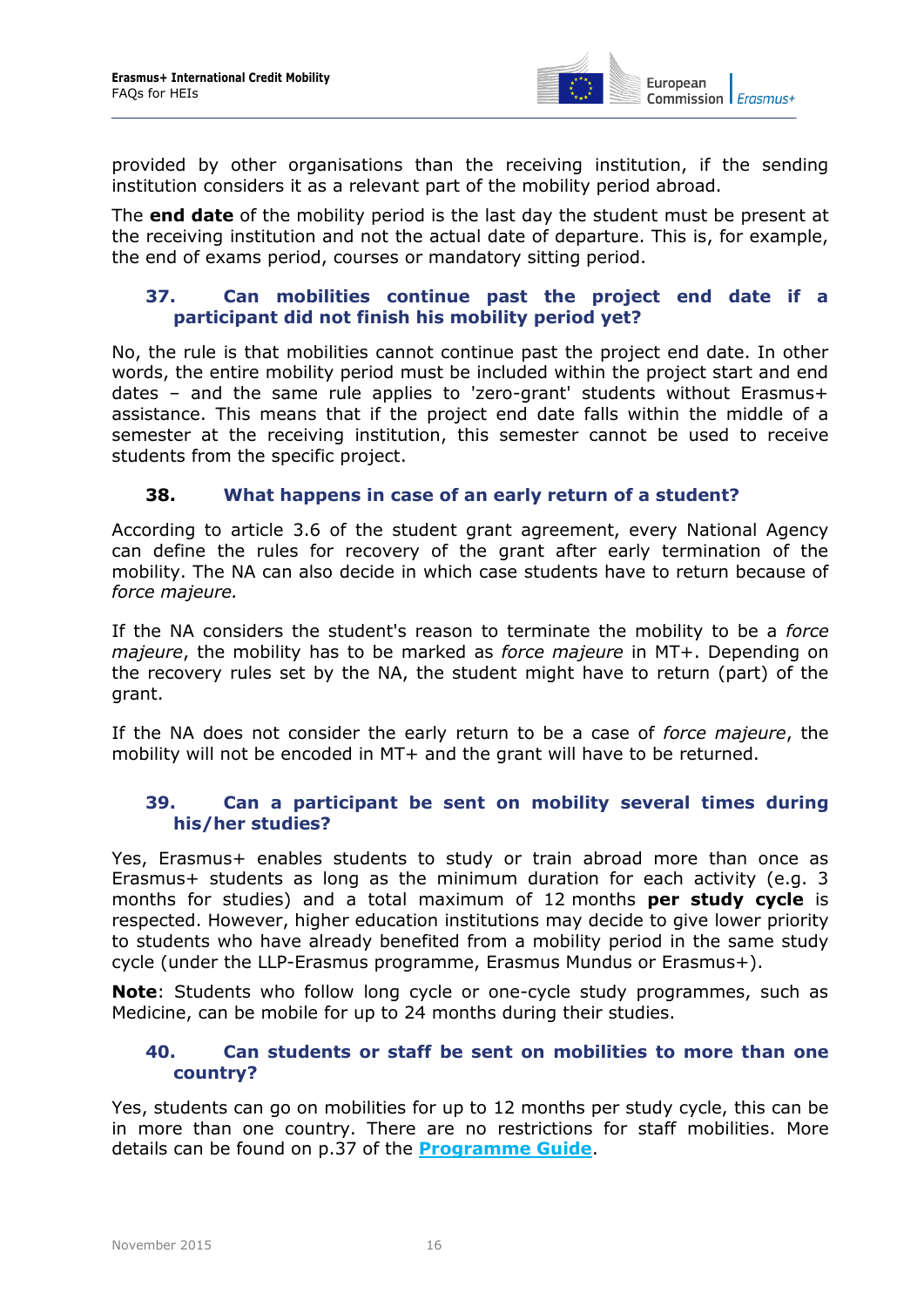

#### <span id="page-16-0"></span>**41. Can an Erasmus Mundus Joint Master Degree student go on exchange with an Erasmus + international credit mobility grant at the same time?**

Yes, but only if the student did not receive an EMJMD scholarship. EMJMD scholarship holders cannot benefit from another EU funded scholarship scheme to follow the same EMJMD course for the entire period of the course, as outlined on p.99 of the **[Programme Guide](http://ec.europa.eu/programmes/erasmus-plus/discover/guide/index_en.htm)**.

<span id="page-16-1"></span>EMJMD students without an EMJMD scholarship, can only participate in mobility periods of up to 12 months per study cycle.

#### **42. Can someone who has previously taken part in an EU funded programme benefit from an international credit mobility grant?**

Previous participation in an EU programme as a **self-funded participant** should not be taken into account, as these students did not receive support from EU funds. Self-funded previous participation should not count towards the maximum of 12 months, nor should the participant's application be given lower priority.

However, previous participation undertaken in the framework of an **EU-funded** Erasmus Mundus Action 2 project or Erasmus Mundus Joint Master Degree must be taken into account when calculating the maximum eligible mobility period, and the application should be given lower priority.

#### <span id="page-16-2"></span>**43. What criteria should be followed when selecting students?**

The selection criteria for participants are defined by their sending higher education institution, in agreement with the receiving institution. The first criterion should be academic merit, but with equivalent academic level, preference should be assigned to students from less advantaged socio-economic backgrounds.

Information on the mobility opportunities available and the selection procedure should be made public. The selection of participants, as well as the procedure for awarding them a grant, must be fair, transparent and documented and should be made available to all parties involved in the selection process.

# <span id="page-16-4"></span><span id="page-16-3"></span>**Quality Assessment**

#### **44. What is the quality assessment?**

The budget for international credit mobility is limited and competition is expected to be high. The Programme Country institutions will therefore be asked to answer four questions for every set of mobility flows with a given Partner Country. This is done in the "Quality Questions" of the application form. Experts will then assess each set of mobility flows according to the following criteria:

Relevance of the strategy (max. 30 points)

Quality of the cooperation arrangements (max. 30 points)

Quality of the activity design and implementation (max. 20 points)

Impact and dissemination (max. 20 points)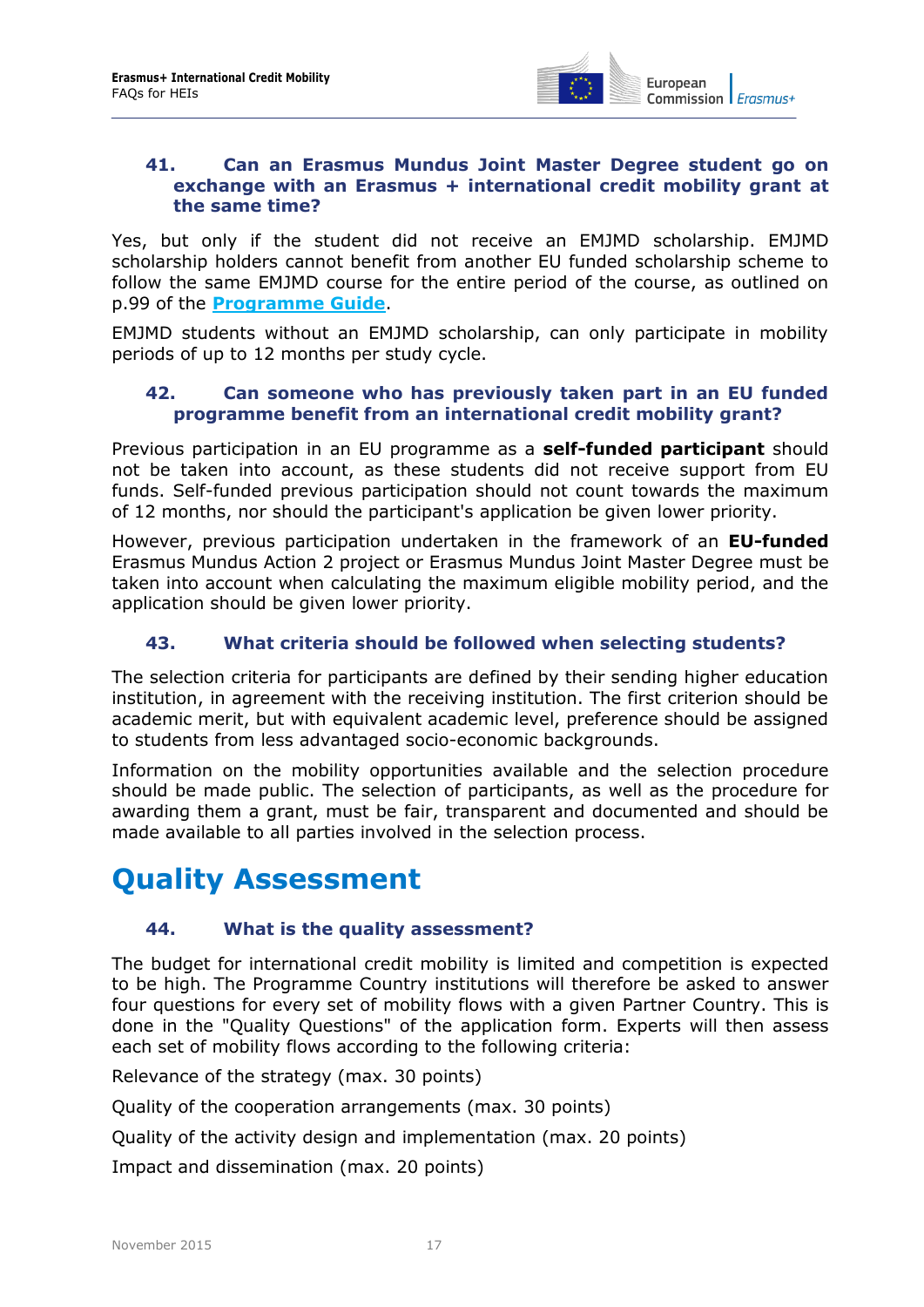

To be considered for funding, proposals must score at least 60 points in total, with a minimum of 15 points for "relevance of the strategy", as set out on p.40 of the **[Erasmus+ Programme Guide](http://ec.europa.eu/programmes/erasmus-plus/discover/guide/index_en.htm)**.

#### <span id="page-17-0"></span>**45. How does the quality assessment work?**

One or more experts will assess each mobility project, looking at four quality questions **for each set of mobility flows with a given Partner Country.** Only the best sets of mobility flows will be selected for funding.

<span id="page-17-1"></span>Please see p.40 of the **Erasmus+ [Programme Guide](http://ec.europa.eu/programmes/erasmus-plus/discover/guide/index_en.htm)** for more information on award criteria. See also question **[46](#page-17-1)**.

#### **46. Are there guidelines for applicants on the quality assessment?**

Yes. We recommend reading the **['Do's and don'ts for applicant higher](http://ec.europa.eu/education/opportunities/international-cooperation/international-mobility_en.htm)  [education institutions'](http://ec.europa.eu/education/opportunities/international-cooperation/international-mobility_en.htm)**. This document will provide you with some useful information on the Quality Questions of the application form. Using feedback from experienced evaluators in different Programme Countries, it provides suggestions and useful examples of what to include and avoid in your application, in order to increase the chances of your project being selected for funding.

### <span id="page-17-2"></span>**Understanding the contractual documents**

### <span id="page-17-4"></span><span id="page-17-3"></span>**Inter-Institutional Agreement**

#### **47. What is the inter-institutional agreement?**

Before the mobility activity can take place, your institution must sign an **interinstitutional agreement** with the Programme Country institution involved in the project. By signing an inter-institutional agreement, the institutions commit themselves to respecting the principles and quality requirements of the **[Erasmus](https://eacea.ec.europa.eu/erasmus-plus/funding/erasmus-charter-for-higher-education-2014-2020_en)  [Charter for Higher Education](https://eacea.ec.europa.eu/erasmus-plus/funding/erasmus-charter-for-higher-education-2014-2020_en) (ECHE)** relating to the organisation and management of mobility, and agree on a series of measures to ensure high quality mobility.

The template for the inter-institutional agreement can be found here (make sure you have the correct version):

**[http://ec.europa.eu/education/opportunities/higher-education/quality](http://ec.europa.eu/education/opportunities/higher-education/quality-framework_en.htm)[framework\\_en.htm](http://ec.europa.eu/education/opportunities/higher-education/quality-framework_en.htm)**

The template sets out the minimum requirements to be included in the agreement. The partners are free to add to this template, detailing how they will select participants, how they will recognise study credits, if and how they will share the organisational support grant, etc.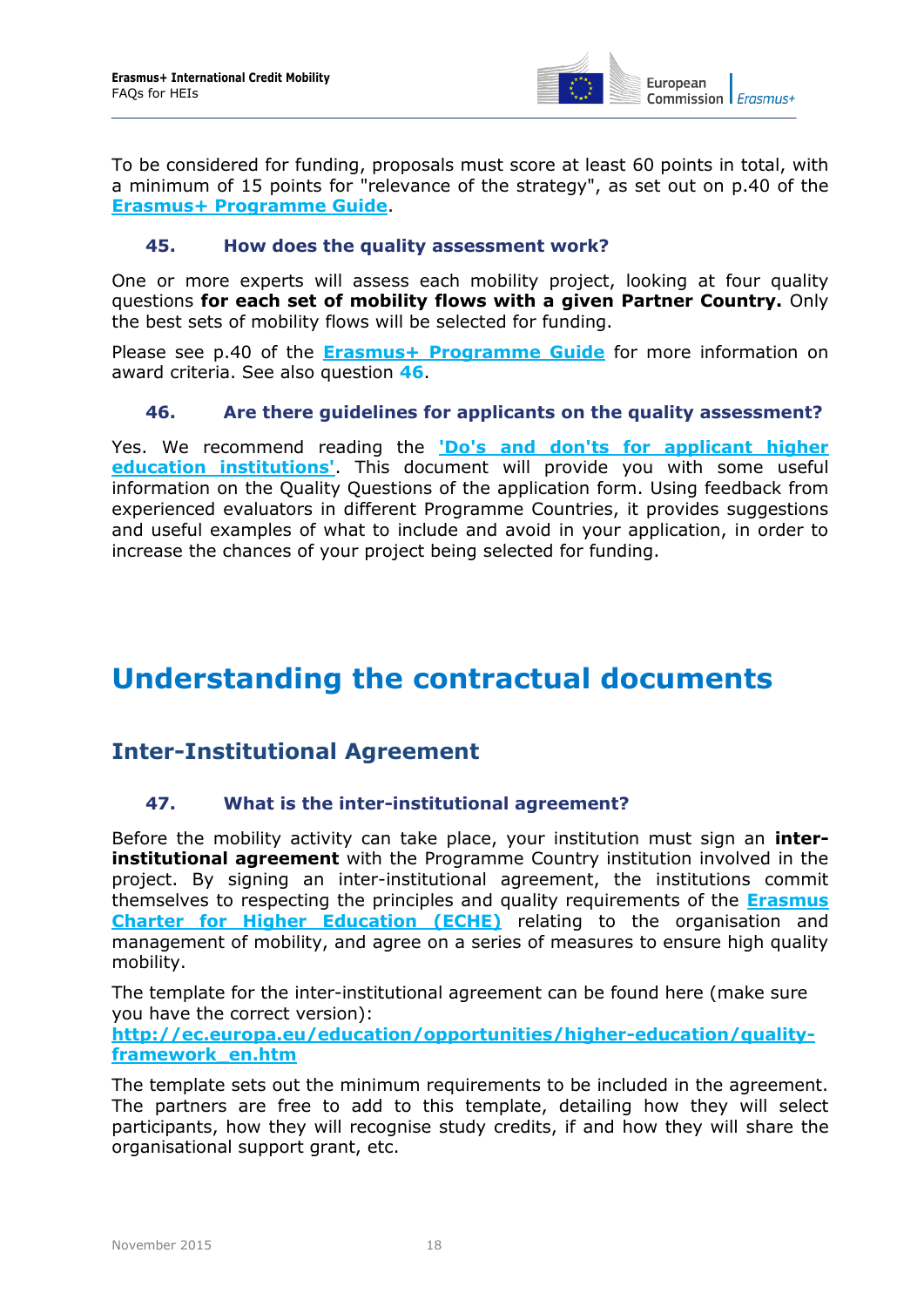

#### <span id="page-18-0"></span>**48. When does the inter-institutional agreement need to be signed?**

The inter-institutional agreement must be signed **before the start of the mobility period** and higher education institutions are strongly encouraged to discuss the content of the agreement already at the time of application. Interinstitutional agreements must be made available during monitoring visits.

#### <span id="page-18-1"></span>**49. How many inter-institutional agreements can a HEI sign?**

The main principle is that each mobility flow between higher education institutions, whatever their location (in a Programme or in a Partner Country), must be covered by an inter-institutional agreement.

If the mobility flows are organised between a Programme Country higher education institution (or a consortium) and several higher education institutions located in the **same Partner Country** (i.e. an Italian university and two Moroccan universities), the parties involved are free to sign a bilateral inter-institutional agreement or a multilateral one, as long as the minimum requirements set in the agreement template are fulfilled (see question **[47](#page-17-4)**).

#### <span id="page-18-2"></span>**50. Who at the institution can sign the inter-institutional agreement?**

Only the central authority at the higher education institution can officially apply for international credit mobility and sign related documents, and not individual faculties. This is the legal representative linked to the Participant Identification Code (PIC), typically the rector of that institution.

However, the signature of official documents can be delegated to another representative (such as the dean of a faculty) on the condition that:

- The signature by duly delegated deans also commits other services of the institution, such as the admissions office, international office, student support functions, where necessary for the full implementation and respect of the inter-institutional agreement and the learning agreements.
- Cooperation with another faculty in that institution is covered by a separate interinstitutional agreement signed by the dean of that faculty.

#### <span id="page-18-3"></span>**51. Is the use of ECTS or equivalent mechanisms mandatory for HEIs from Partner Countries?**

Yes, HEIs from Partner Countries are expected to use the European Credit Transfer and Accumulation System (ECTS) or equivalent mechanisms. It is essential that mobility periods are recognised by both parties, as stipulated in the interinstitutional agreement and in the learning agreement.

#### <span id="page-18-4"></span>**52. Can extra information be included that is not required in the inter-institutional agreement template?**

Yes, the template of the inter-institutional agreement includes the minimum requirements that must be included in the agreements between both institutions,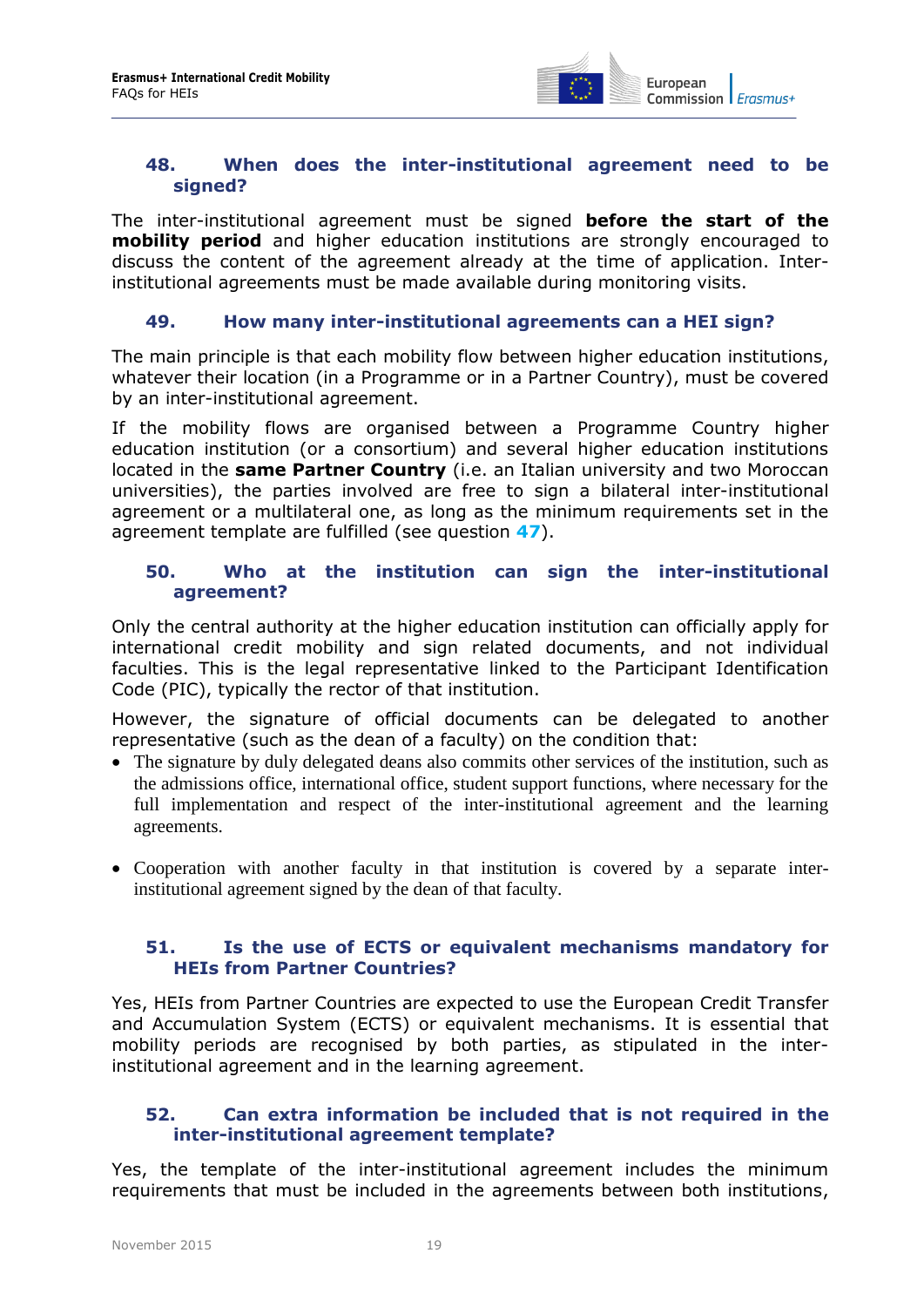

but the institutions may add clauses to better reflect the nature of the institutional partnership.

#### <span id="page-19-0"></span>**53. For what duration are inter-institutional agreements signed?**

For the first round, all projects start on 1 June. They can be 16 or 24 months long, although HEIs are encouraged to sign 24 months projects (with an end date of 31 May).

<span id="page-19-1"></span>For the second round, all projects start on 1 February 2016 and can only last 16 months, ending on 31 May.

#### **54. Are electronic signatures accepted in the inter-institutional agreement?**

The European Commission has not set any official rule in this regard. Some National Agencies will accept scanned signatures and others will not. Please consult with your **National Agency**.

### <span id="page-19-3"></span><span id="page-19-2"></span>**The grant agreements**

#### **55. What is the beneficiary grant agreement?**

The beneficiary grant agreement links the Programme Country higher education institution to its National Agency for Erasmus+ and provides the financial support for their mobility project. The institution organisation in the Partner Country is not a direct party to this agreement but their mobility project is described within the grant.

#### <span id="page-19-4"></span>**56. What is the participant grant agreement?**

The participant grant agreement sets out the financial support and payment arrangements to the participant (student or staff). Unlike other documents, this agreement is signed between the participant **and the Programme Country institution.** 

The agreement must be signed by both parties before the start of the mobility. The Erasmus+ grant can only be paid to the participant once this agreement has been signed. The National Agency for Erasmus+ and the Programme Country institution will provide the grant agreement.

All funding rules and grant amounts are set out on pp.43-49 of the **[Erasmus+](http://ec.europa.eu/programmes/erasmus-plus/documents/erasmus-plus-programme-guide_en.pdf)  [Programme](http://ec.europa.eu/programmes/erasmus-plus/documents/erasmus-plus-programme-guide_en.pdf) Guide**.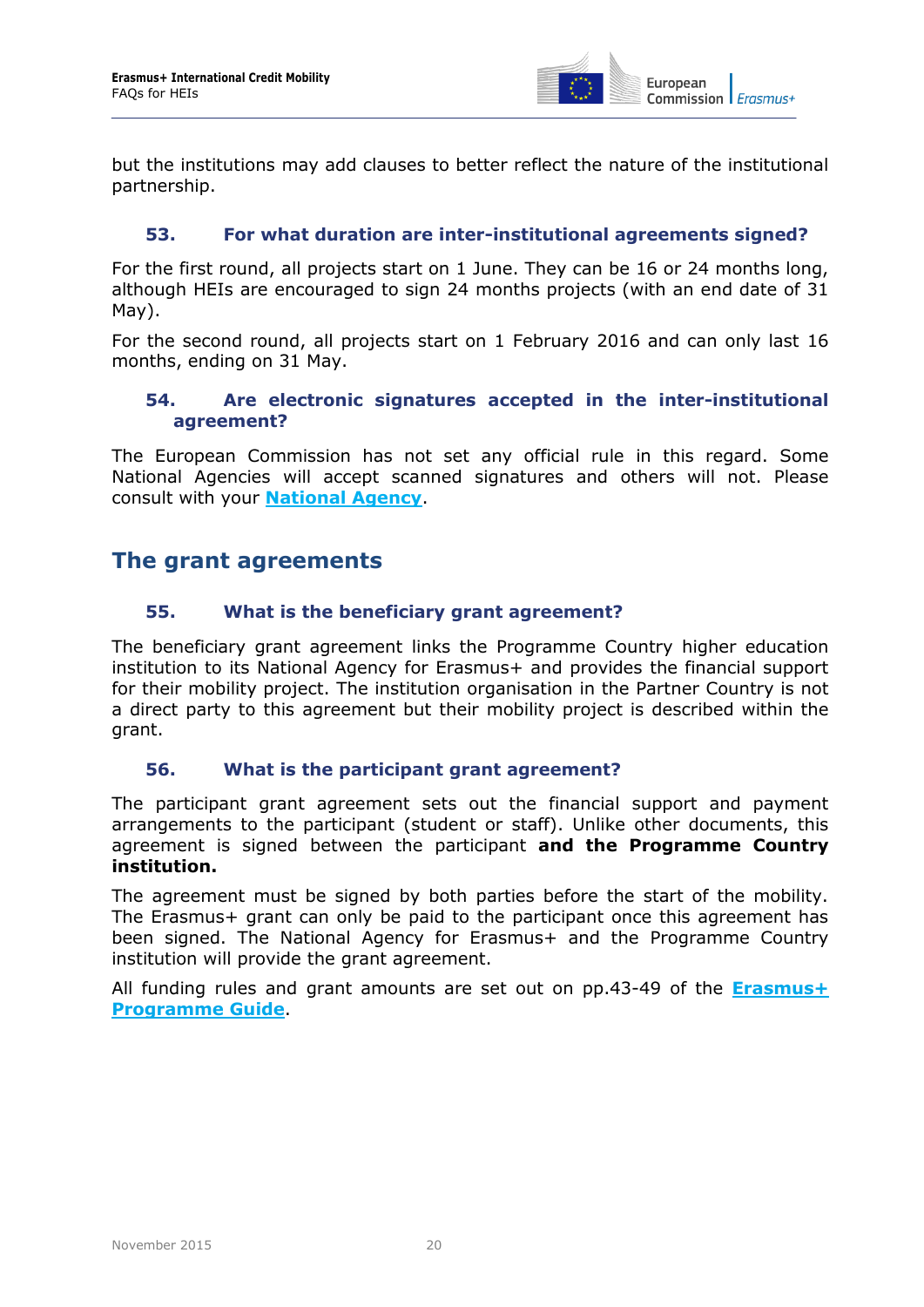

### <span id="page-20-0"></span>**Learning and mobility agreements**

#### <span id="page-20-1"></span>**57. What is a learning or mobility agreement and when does it need to be signed?**

Before the mobility can start, the sending and receiving institutions, together with the participant (student or staff), must agree on the activities that the participant will undertake during the period abroad.

The **[Learning Agreement](http://ec.europa.eu/education/opportunities/higher-education/doc/learning-studies_en.docx)** sets out the study programme to be followed by the student, defines the target learning outcomes and specifies the formal recognition provisions. For more detailed information, please refer to these '**[Guidelines on](http://ec.europa.eu/education/opportunities/higher-education/doc/learning-studies-guidelines_en.pdf)  [how to use the learning agreement for studies](http://ec.europa.eu/education/opportunities/higher-education/doc/learning-studies-guidelines_en.pdf)**'.

Similarly, the mobility agreement for members of staff sets out the **[teaching](http://ec.europa.eu/education/opportunities/higher-education/doc/mobility-agreement-teaching-2015_en.docx)** or **[training](http://ec.europa.eu/education/opportunities/higher-education/doc/mobility-agreement-training-2015_en.docx)** programme to be followed, and lists the rights and obligations of each party.

The above documents are available here: **http://ec.europa.eu/education/opportunities/higher-education/qualityframework\_en.htm**

#### <span id="page-20-2"></span>**58. Must the HEI use the Learning Agreement template provided? Can it be adapted?**

We recommended using the template provided, as far as possible, as the basis for the Learning Agreement.

Higher education institutions currently producing Learning Agreements or Transcripts of Records using their own IT system may continue to do so. Institutions are free to customize the template provided by adding additional fields (such as information on the coordinator of a consortium) or adapting the format (e.g. font size and colours). Institutions may also decide to request less information in the Learning Agreement, if such information is already provided in other documents or the institution's databases.

In any event, the Learning Agreement must include at least the names of the two institutions, as well as the names and contact details of the student and contact persons at both the sending and receiving institutions (see question **[59](#page-20-3)**).

#### <span id="page-20-3"></span>**59. What information on the student and institution must be included in the Learning Agreement?**

The Learning Agreement should contain at least the following information:

- Names of all the institutions involved;
- Name and contact details of the student;
- Name and contact details of the sending and receiving institution contact person.

All other requested information should be provided elsewhere and can be recorded in the Mobility Tool+ as requested.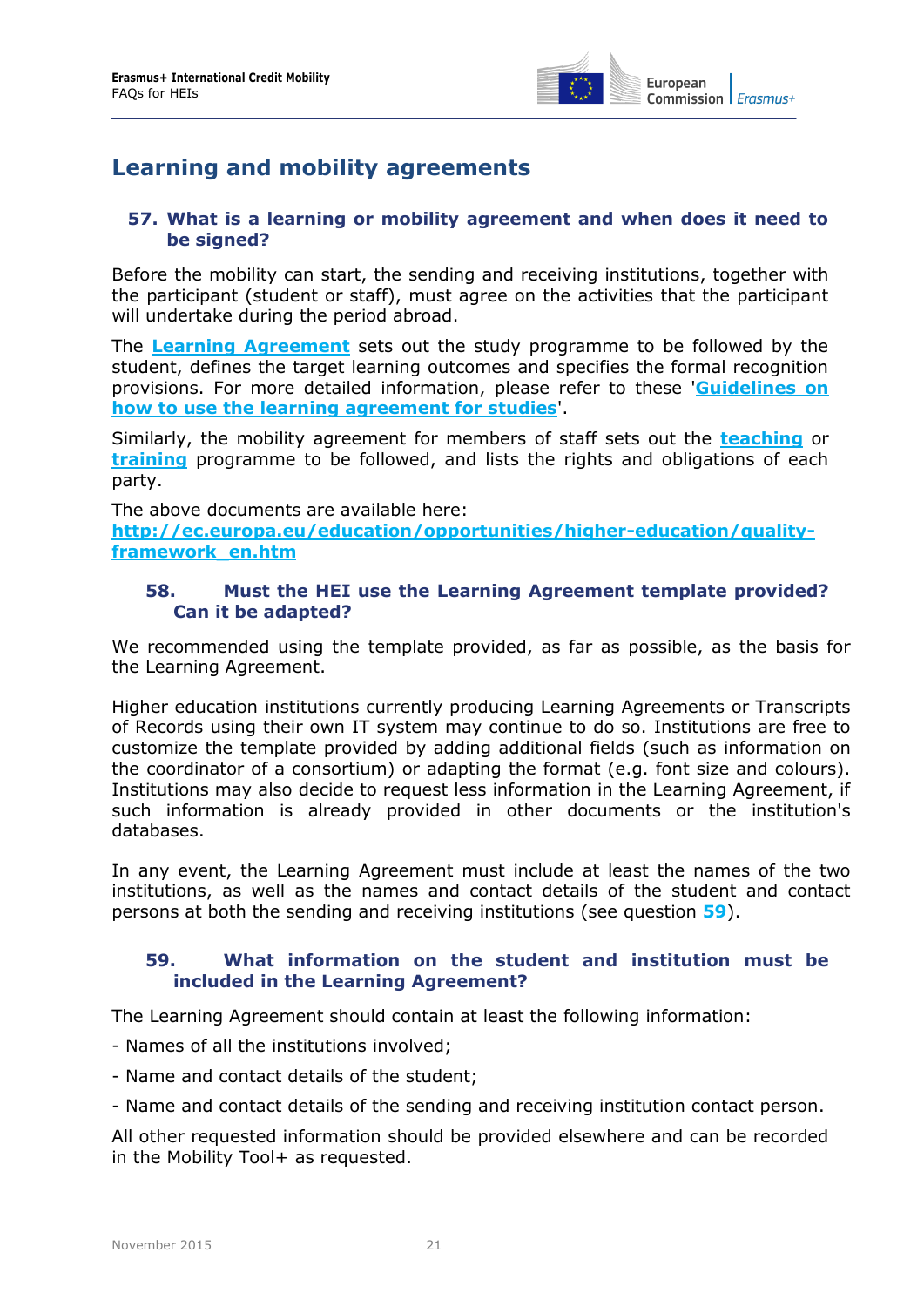

#### <span id="page-21-0"></span>**60. How do HEIs organise the recognition of credits earned during the mobility?**

It is mandatory that mobility periods be recognised by both higher education institutions as stipulated in the inter-institutional agreement and in the Learning Agreement.

The receiving institution must provide a Transcript of Records to the student and sending institution. The sending institution must fully recognise the activities successfully completed by the student during the mobility, and register them in the student's Transcript of Records.

For more detailed information, please refer to the '**[Guidelines on how to use the](http://ec.europa.eu/education/opportunities/higher-education/doc/learning-studies-guidelines_en.pdf)  [Learning Agreement for Studies](http://ec.europa.eu/education/opportunities/higher-education/doc/learning-studies-guidelines_en.pdf)**'.

The participant will report on the quality of the recognition process by the sending institution via an online EU survey with specific sections on recognition, the results of which will be carefully monitored.

#### <span id="page-21-1"></span>**61. What is the Erasmus+ Student Charter and who provides it?**

The sending institution – whether in the Programme or Partner Country - must give every Erasmus+ student a copy of the **[Erasmus+ Student Charter](http://ec.europa.eu/education/opportunities/higher-education/doc/charter_en.pdf)** once they have been selected. The Student Charter highlights the students' rights and obligations. It tells them what they are entitled to and what to expect from their sending and receiving organisations at each step of their Erasmus+ experience. This document is available in all Programme Country languages on the **[Quality](http://ec.europa.eu/education/opportunities/higher-education/quality-framework_en.htm)  [Framework](http://ec.europa.eu/education/opportunities/higher-education/quality-framework_en.htm)** page.

### <span id="page-21-2"></span>**Making changes to the project**

For detailed guidelines on making changes to the project, please refer to the **['Guide on Amendments to the Beneficiary Grant Agreements under call](http://ec.europa.eu/education/opportunities/international-cooperation/international-mobility_en.htm)  [2015'](http://ec.europa.eu/education/opportunities/international-cooperation/international-mobility_en.htm)**, which is available here: [http://ec.europa.eu/education/opportunities/international](http://ec.europa.eu/education/opportunities/international-cooperation/international-mobility_en.htm)[cooperation/international-mobility\\_en.htm](http://ec.europa.eu/education/opportunities/international-cooperation/international-mobility_en.htm)

#### <span id="page-21-3"></span>**62. Can a HEI request a change to the initial project?**

Yes, in some cases, a change to the original project may be possible within the contract (e.g. changes between study cycles, or duration of the mobility period, etc.). The Programme Country institution may request a change to the initial project set out in the application that was funded, to their National Agency. Depending on the type of change requested, an amendment to the project may be required. The National Agency reserves the right to grant or refuse the request.

#### <span id="page-21-4"></span>**63. Can a HEI organise more mobilities than initially planned?**

Yes, the HEI can fund more mobilities than initially planned because Annex I of the Grant Agreement does not specify the precise duration of individual mobilities, but indicates a total duration for all participants. It is therefore possible to organise shorter mobilities than the average duration so that additional mobilities can be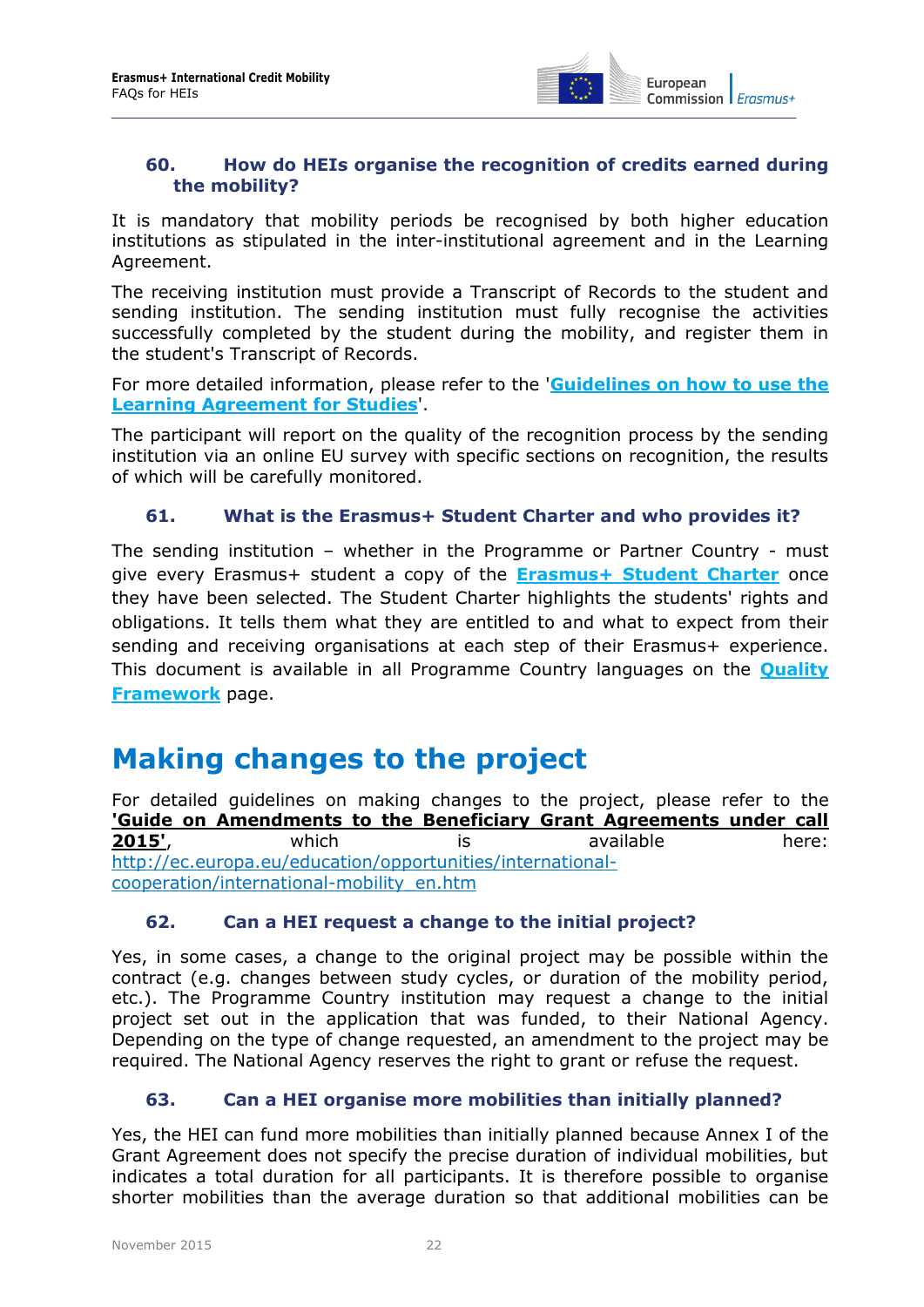

organised with the left-over funds. This is possible as long as the rules regarding flexibility of projects, the minimum duration of a mobility and the value of the grant amounts are respected. For instance, the HEI could reduce the length of single mobilities in order to fund more mobilities. Alternatively, the HEI could transfer part of its organisational support funds to finance more mobilities.

#### <span id="page-22-0"></span>**64. Which changes are possible with an amendment?**

Subject to approval by the National Agency that the core of the project funded is preserved and provided that any secondary criteria that the National Agency may have set is respected (i.e. limiting the study cycle or the duration of the mobility periods, giving preference to only staff or only student mobility), an amendment may be requested to allow for the transfer of up to 100% of the funds allocated for travel and individual support:

a) Between all study cycles for student inbound mobility;

b) Between all study cycles for student outbound mobility; except for mobility with the following Partner Countries: South Africa, developing Asian countries, Latin America (including Cuba), where flexibility only applies between first and second study cycles;

c) Between inbound student and inbound staff mobility;

d) Between outbound student and outbound staff mobility, except for mobility with the following Partner Countries: South Africa, developing Asian countries, Latin America and Cuba, where flexibility only applies between third cycle outbound doctoral mobility and outbound staff mobility;

e) Between staff teaching and staff training.

**Please note:** study cycles apply to projects selected under the 2015 Call, and for regions 6, 7, 8, 10 and 11 under subsequent calls (for a detailed list of countries, please check the Erasmus+ [Programme Guide](http://ec.europa.eu/programmes/erasmus-plus/discover/guide/index_en.htm)). Please contact the National Agency for more information.

Please see **[70](#page-23-3)** and **[71](#page-23-4)** for rules on changing, increase or reducing the number of Partner Country institutions.

#### <span id="page-22-1"></span>**65. Which changes are possible without an amendment?**

Programme Country HEIs may set the duration of mobilities or organise mobilities for a different number of participants than initially specified, without requesting an amendment, as long as the minimum and maximum durations set out in the **[Programme Guide](http://ec.europa.eu/programmes/erasmus-plus/discover/guide/index_en.htm)**, and any possible secondary criteria published by the National Agency, are respected.

#### <span id="page-22-2"></span>**66. What is the procedure for requesting an amendment?**

a) The Programme Country HEI applies to its National Agency for an amendment, detailing the requested change, explaining why it is needed and how it would still be in line with the application that was funded.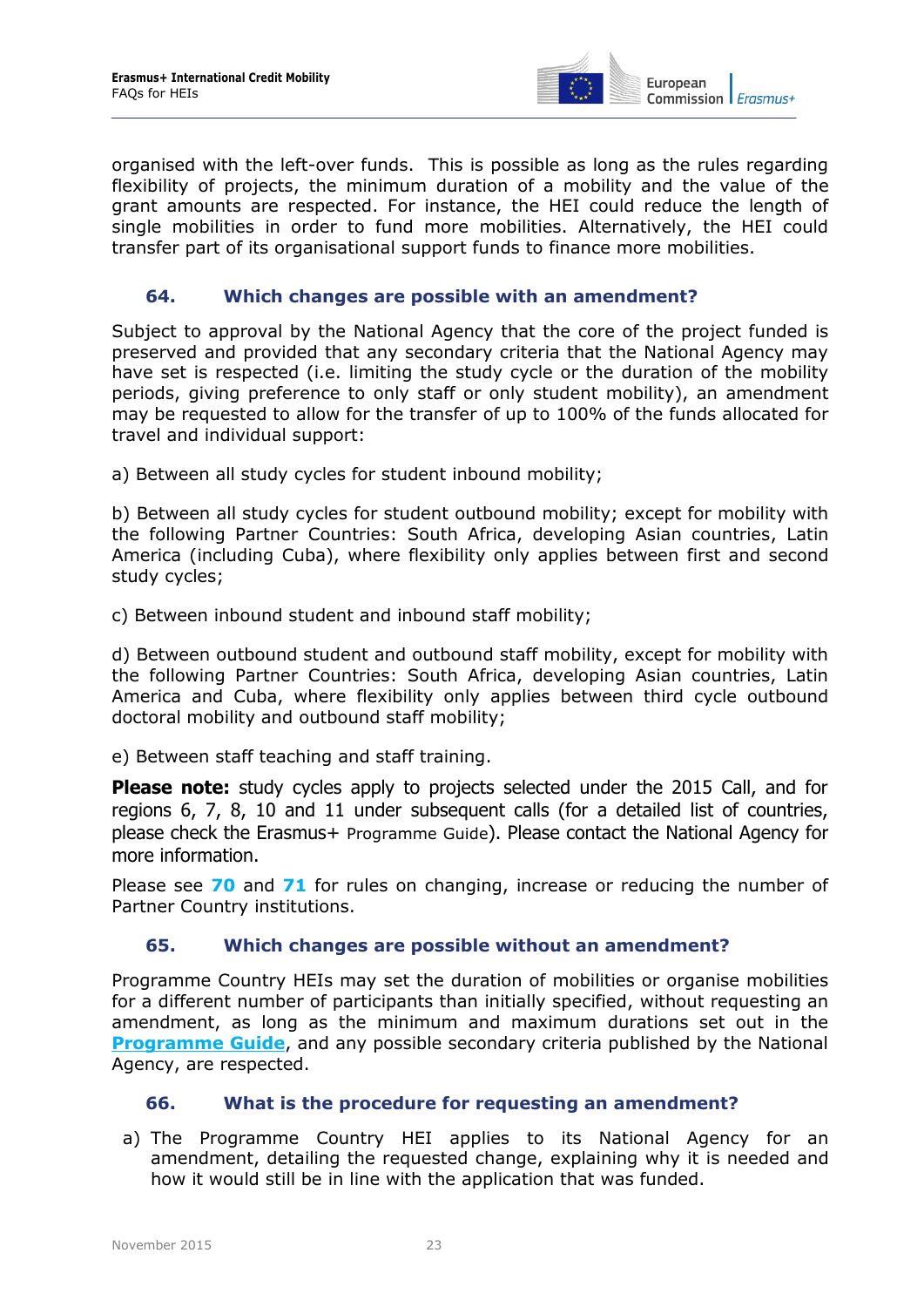

- b) It is recommended to request the amendment before making any change to the project. Costs for mobilities implemented in a different way than initially foreseen will not be eligible if they required an amendment which had not been approved by the National Agency.
- c) The procedure for requesting an amendment is decided by the National Agency. An amendment must be always done in writing and will consist on an exchange of letters (or emails if accepted by the National Agency) with acknowledgement or receipt or an amendment that will be signed by both parties (on paper or through electronic means).

#### <span id="page-23-0"></span>**67. Can the National Agency refuse my amendment request?**

Yes, the National Agency reserves the right to refuse the request on the grounds that it substantially alters the intent of the original proposal that was selected for funding. In this case no amendment is granted. Please check the **['Guide on](http://ec.europa.eu/education/opportunities/international-cooperation/international-mobility_en.htm)  [Amendments to the Beneficiary Grant Agreements under call 2015'](http://ec.europa.eu/education/opportunities/international-cooperation/international-mobility_en.htm)** to see which are the most common requests for changes and their applicable rules.

#### <span id="page-23-1"></span>**68. Can the Partner Country institution request an amendment?**

If the mobilities planned by the Partner Country HEI cannot be implemented as foreseen, the HEI should contact the Programme Country institution as soon as possible. The Programme Country HEI will inform its National Agency to find out whether or not it is allowed and how to proceed. Any change requested by the Programme Country institution that may affect the Partner Country institution or the participants involved, should first be discussed and agreed upon by both partners.

#### <span id="page-23-2"></span>**69. Are the Partner HEIs named in the application form legally binding for the applicant?**

Yes, the application form containing the description of the project will be annexed to the grant agreement between the National Agency and the higher education institution from the Programme Country and is therefore legally binding.

#### <span id="page-23-3"></span>**70. Can the Programme Country HEI choose to work with a different Partner Country HEI than the one named in the application form?**

Yes, subject to approval by the National Agency, the Programme Country HEI may request an amendment to change the Partner Country HEI specified in the grant agreement for another HEI **in the same Partner Country**. The quality assessment and subsequent selection of projects are based on the answers given in relation to a specific Partner Country. The Programme Country higher education institution has to sign an inter-institutional agreement with the new partner.

#### <span id="page-23-4"></span>**71. Can the Programme Country HEI choose to increase or reduce the number of Partner Country HEIs in the project?**

Yes, subject to approval by the National Agency, the Programme Country HEI may request an amendment to increase or reduce the number of Partner Country HEIs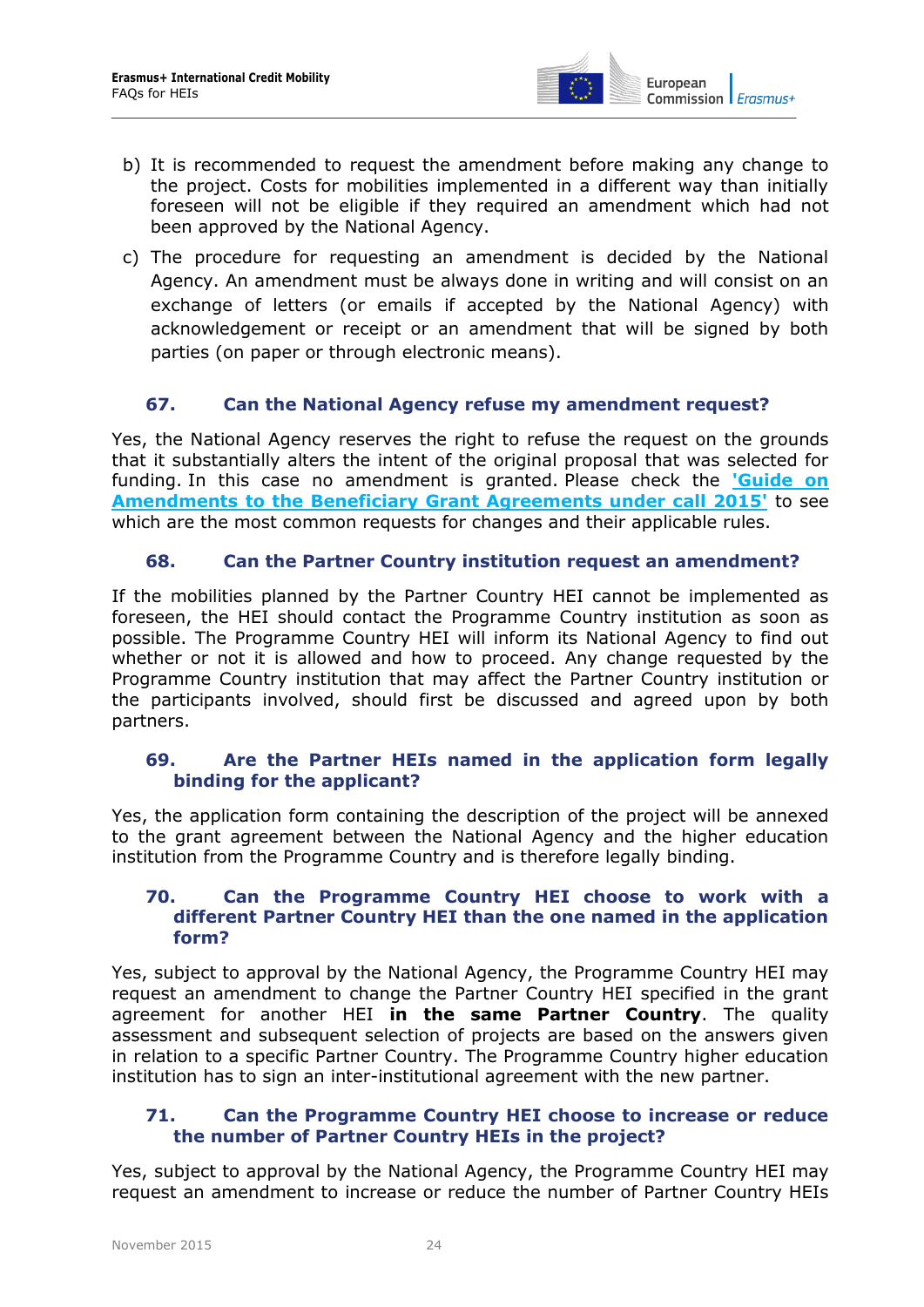

specified in the grant agreement, and long as the new partner(s) are in the same Partner Country, and were mentioned in the application form (unless exceptional circumstances apply).

Any change requested by the Programme Country institution that may affect the partner institution or the participants involved, should first be discussed and agreed upon by both partners.

#### <span id="page-24-0"></span>**72. Can HEIs request a change of project duration?**

Yes, the duration of the mobility project can be extended to 24 months or reduced to 16 months. However, any such change is subject to an **amendment request**  from the beneficiary and must be authorised by the National Agency

#### <span id="page-24-1"></span>**73. Can HEIs request to transfer funds between study cycles and between student and staff mobility?**

Yes, the HEI can request this through an amendment, subject to certain restrictions. Restrictions apply to:

- mobility with the following Partner Countries: South Africa, developing Asian countries<sup>1</sup>, Latin America<sup>2</sup> and Cuba, where flexibility only applies between first and second study cycles;
- mobility with the following Partner Countries: South Africa, developing Asian countries, Latin America and Cuba, where flexibility only applies between third cycle outbound doctoral mobility and outbound staff mobility.

This is also subject to the assessment by the National Agency that the core of the project described in the Grant Agreement is preserved.

**Please note:** study cycles apply to projects selected under the 2015 Call, and for regions 6, 7, 8, 10 and 11 under subsequent calls (for a detailed list of countries, please check the Erasmus+ [Programme Guide](http://ec.europa.eu/programmes/erasmus-plus/discover/guide/index_en.htm)). Please contact the National Agency for more information.

#### <span id="page-24-2"></span>**74. Can HEIs makes changes from incoming to outgoing mobility?**

No, the international mobility action does not allow for any change from incoming to outgoing and vice versa, even with an amendment.

#### <span id="page-24-3"></span>**75. What happens if the amendment is not done in time?**

If the amendment is not done before the end of the grant agreement, the funds associated with the new Partner higher education institutions are forfeit.

-

<sup>1</sup> Developing Asian countries: Afghanistan, Bangladesh, Bhutan, Cambodia, China, DPR Korea, India, Indonesia, Laos, Malaysia, Maldives, Mongolia, Myanmar, Nepal, Pakistan, Philippines, Sri Lanka, Thailand and Vietnam, Kazakhstan, Kyrgyzstan, Tajikistan, Turkmenistan, Uzbekistan.

<sup>2</sup> Latin American countries: Argentina, Bolivia, Brazil, Chile, Colombia, Costa Rica, Cuba, Ecuador, El Salvador, Guatemala, Honduras, Mexico, Nicaragua, Panama, Paraguay, Peru, Uruguay, Venezuela.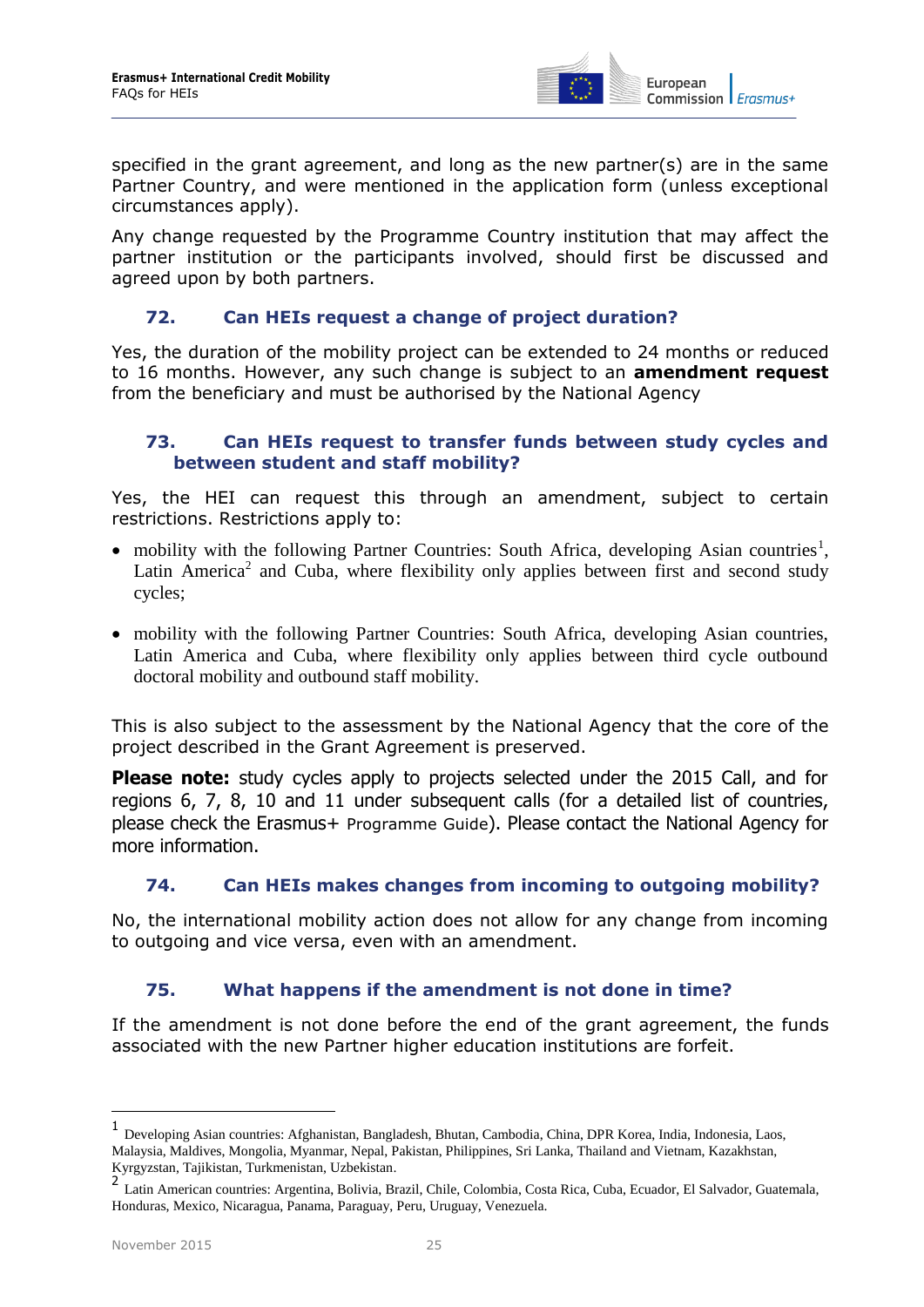

#### <span id="page-25-0"></span>**76. What if the Programme Country institution can no longer send students to a given Partner Country?**

Since the Programme Country institution cannot request a change to a different Partner Country than the one applied for, the options are:

- i) The Partner Country institution may be changed to another institution *within the same* Partner Country (in a safer area, for example);
- ii) The institution may request an amendment to send staff instead of students;
- iii) depending on whether the project is 16 or 24 months, the institution may wait a few months before sending participants, instead of sending them immediately.

### <span id="page-25-2"></span><span id="page-25-1"></span>**Funding and Payments**

#### **77. How is the organisational support calculated in the context of international credit mobility?**

The organisational support grant will be calculated automatically based on the number of participants, (both incoming and outgoing), both students and staff.

The grant foresees organisational support of €350 per mobile participant (up to the first 100 participants; €200 for each additional participants), for both incoming and outgoing students or staff, to cover costs directly linked to the implementation of mobility activities.

This total will be given to the Programme Country beneficiary. Any split between participating institutions should be agreed upon by all partners on a mutually acceptable basis and set out in the inter-institutional agreement.

<span id="page-25-3"></span>All funding rules and grant amounts are set out on pages 43 to 49 of the **[Erasmus+ Programme Guide.](http://ec.europa.eu/programmes/erasmus-plus/documents/erasmus-plus-programme-guide_en.pdf)**

#### **78. How are the funds distributed between HEIs from the Programme and Partner Countries? Can the HEI from the Programme Country transfer part (or all) of the funds to the HEI from a Partner Country (e.g. to cover travel costs)?**

The Programme Country institution will be responsible for signing the grant agreement with the participant and, unless specified otherwise in the interinstitutional agreement, that institution will administer all grant payments for mobility to Europe ("incoming") and from Europe ("outgoing"). The Programme Country institution is free to transfer part (or all) of the funds to its partner, although it will remain accountable for these funds.

#### <span id="page-25-4"></span>**79. Can the HEI use organisational support to fund more mobilities? Can it be used to fund any type of mobility?**

The funds for organisational support are allocated at the moment of the grant award taking into account individual mobilities. As such, it is 'charged' to each budget envelope. However, once the organisational support is triggered via mobilities taking place, it becomes a resource for the beneficiary HEI for the entire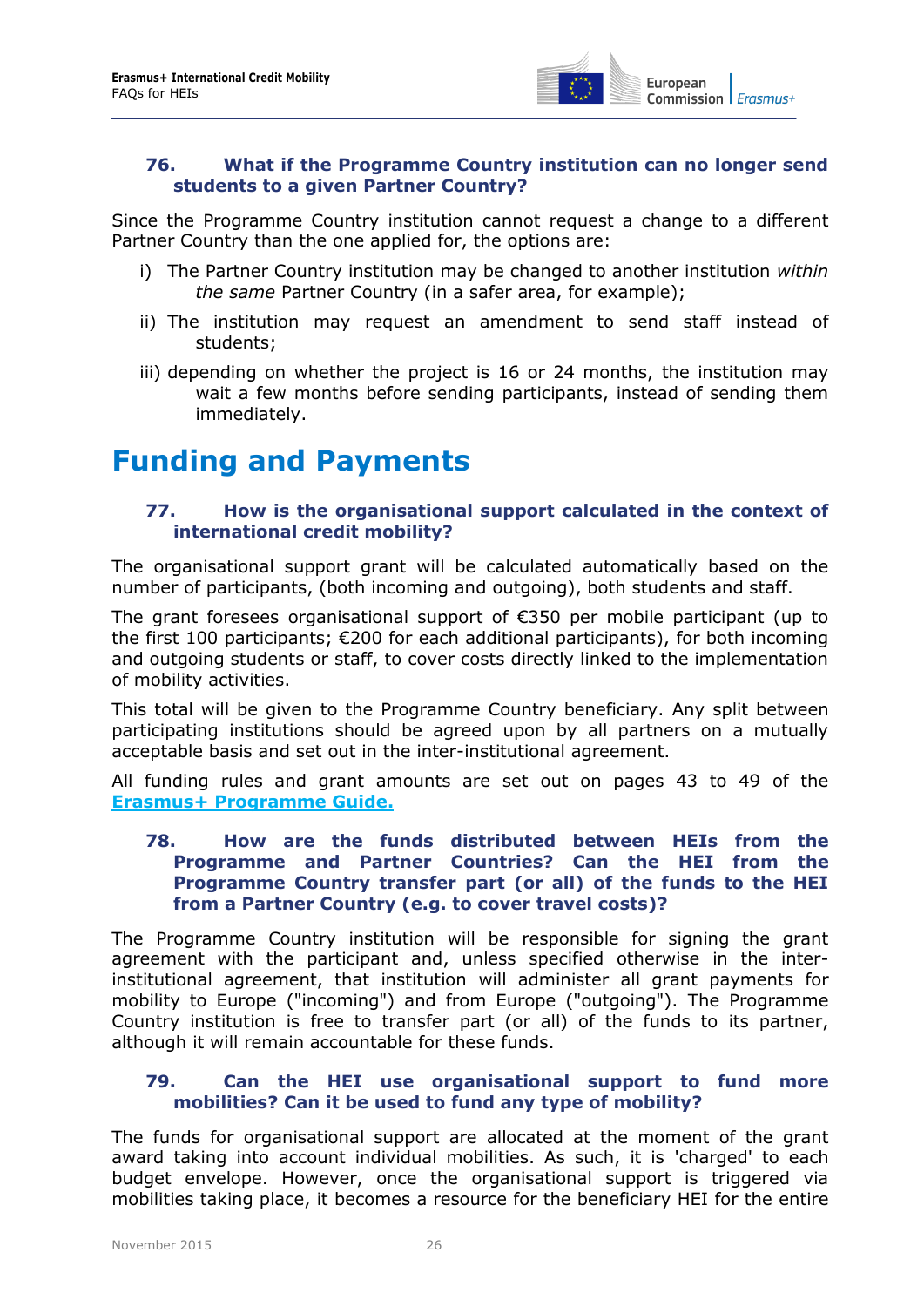

project (as an overhead). Flexibility is allowed to organise new mobilities with any Partner Country HEI that is already part of the contract (independently of the country).

The **new** mobilities can be organised for any type of mobility (i.e. student mobility for studies, staff teaching or staff training) as long as the minimum and maximum durations set out in the **[Programme Guide](http://ec.europa.eu/programmes/erasmus-plus/discover/guide/index_en.htm)** are respected.

### <span id="page-26-0"></span>**80. [How is the organisational support calculated if a](https://webgate.ec.europa.eu/imt/browse/NACO-35)  [HEI is funded](https://webgate.ec.europa.eu/imt/browse/NACO-35) under both rounds?**

Projects selected under the second round are considered completely separate projects to those selected under the first. The organisational support is calculated for the new project without taking into account the OS allocated under the first round, so €350 up to the 100th participant, and €200 beyond that.

#### <span id="page-26-1"></span>**81. What happens to the organisational support paid to a HEI in case of early termination of a mobility?**

According to Annex III of the contract, a margin of 10% flexibility is allowed regarding the organisational support. If the total number of actual mobilities is within 10% of the planned number of mobilities, the HEI is still entitled to the same OS amount.

#### <span id="page-26-2"></span>**82. Are there funds available to conclude new inter-institutional agreements? Can the organisational support be used for preparatory visits?**

Yes, as explained on page 43 of the Erasmus+ **[Programme Guide](http://ec.europa.eu/programmes/erasmus-plus/discover/guide/index_en.htm)**, the organisational support is a contribution to any cost incurred by the institutions in relation to activities in support of student and staff mobility, to ensure the full implementation of the principles of the ECHE. This includes visits to potential partners, to agree on the terms of the inter-institutional agreements for the selection, preparation, reception and integration of mobile participants; and to keep these inter-institutional agreements updated.

#### <span id="page-26-3"></span>**83. Can HEIs use organisational support funds in order to participate in study fairs or international summits in the field of higher education?**

Yes, once the OS is transferred to the institution, it effectively becomes a resource for the beneficiary HEI and serves as a contribution to any cost incurred by the institution to support international mobility projects and opportunities. As such, HEIs can use OS funds to fund their participation in events such as study fairs or international summits in the field of higher education.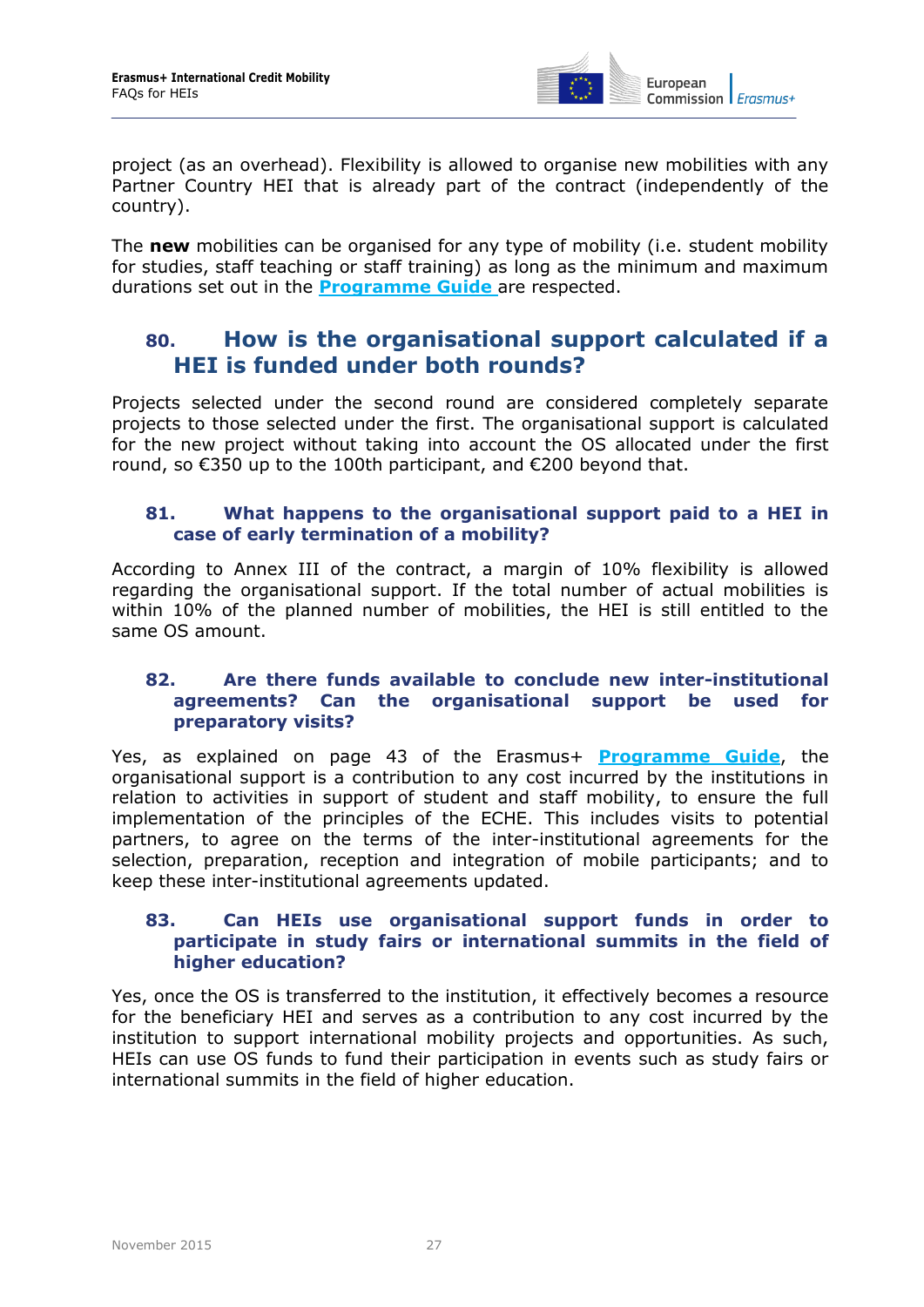

#### <span id="page-27-0"></span>**84. What distance band should be used to calculate the travel support?**

Please use the European Commission's distance calculator to calculate travel distances between the city of origin and the city of destination, available at: **[http://ec.europa.eu/programmes/erasmus-plus/tools/distance\\_en.htm](http://ec.europa.eu/programmes/erasmus-plus/tools/distance_en.htm)**

#### <span id="page-27-1"></span>**85. Can a student receive travel support from another place than the city of the home university?**

Yes, the provisions regarding travel support are defined in Annex III to the beneficiary grant agreement. The HEI will be expected to report this in the Mobility Tool+.

#### <span id="page-27-2"></span>**86. What documentation will be needed in order to prove travel costs?**

The general rule is that participants only need to provide proof of attendance of the activity abroad. The supporting documents are specified in article II.16.2.3 of the beneficiary grant agreement. Travel tickets or other invoices specifying the place of departure and the place of arrival are only requested in case of travel from a place different from the location of the sending organisation and/or travel to a place different from the receiving organisation's location, leading to a change of distance band.

#### <span id="page-27-3"></span>**87. In case the HEI pays some of the costs directly for travel, how should this be documented in the grant agreement?**

If the institution does decide to provide the participant with travel support in the form of direct provision, we strongly encourage them to keep a record of this payment, and keep it together with the grant agreement.

#### <span id="page-27-4"></span>**88. Should visa, insurance and bank transfer costs be charged to the participant's grant or from organisational support?**

While the European Commission has not set any rules in this regard, we strongly encourage HEIs to cover visa, insurance and bank transfer costs using organisational support funds and not deduct these from the participant's individual support grant. Any cost charged to the participant's individual support grant should be clearly understood by the participant and agreed by both parties.

#### <span id="page-27-5"></span>**89. The distance calculator does not adequately reflect the price of travel. What can I do?**

The travel support is a contribution by the European Commission and follows the no-profit and co-financing principles. The top-up amounts for travel are not meant to cover all the costs incurred by the participants, but to support them as far as possible. In some cases, the travel costs will be overestimated and in other cases, these will be underestimated. The use of unit costs as contribution to travel considerably simplifies, streamlines and reduces administrative costs for all actors. Furthermore, it ensures an appropriate contribution which can be planned and predicted by the beneficiaries.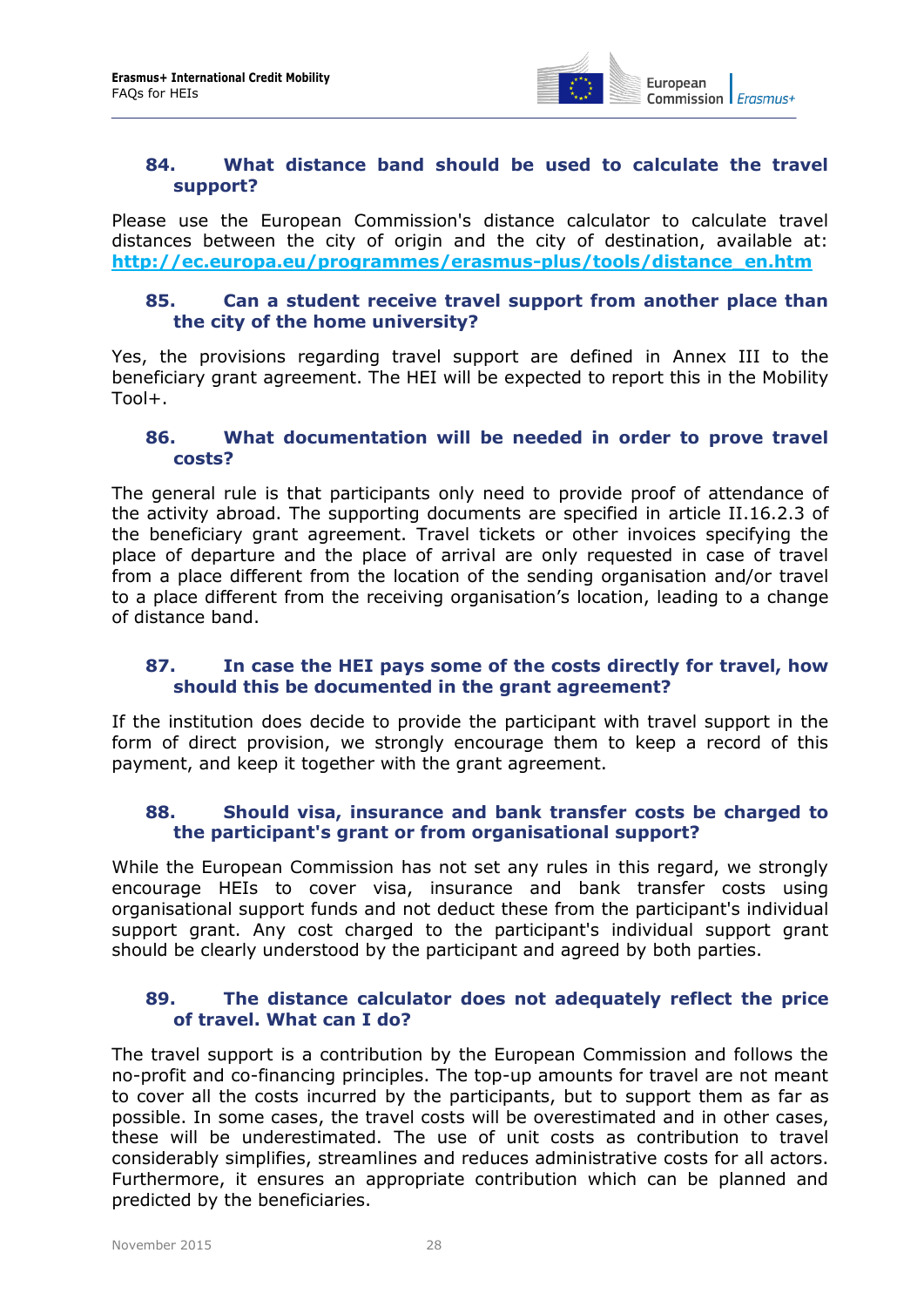

#### <span id="page-28-0"></span>**90. What is the deadline for the pre-financing payment by the HEI to the participants?**

**For students:** Within 30 calendar days following the signature of the grant agreement by the student and the higher education institution from the Programme Country, and no later than the start date of the mobility period, or upon receipt of the confirmation of arrival.

**For staff:** Within 30 calendar days following the signature of the agreement by both parties, and no later than the start date of the mobility period.

The modalities for payment will be laid down in the grant agreement between the higher education institution and the student/staff.

#### <span id="page-28-1"></span>**91. Can a HEI decide to combine a mobility period covered by a grant with a zero-grant mobility period?**

In international credit mobility, it is not possible for higher education institutions to split the duration of the mobility into a period covered by a grant and a period covered by a "zero-grant" (i.e. a student going on mobility without receiving an Erasmus mobility grant). The individual support, as decided prior to the start of the mobility, has to remain the same throughout the whole duration of the mobility. A mobile participant either receives a grant from start to finish of the mobility, or is on a zero-grant period from the outset.

However, Article 2 of the participant grant agreement does allow for the funded mobility period to be extended with a zero-grant period, in very exceptional cases, e.g. the final exams have been postponed and the student must stay longer, the student has been given an incredible opportunity to attend a course or work on a project beginning after his planned return date, etc. The demand to the institution must be introduced at least one month before the end of the originally planned mobility period, and if granted, the HEI may choose to extend the mobility with a zero-grant, keeping in mind that the total duration of the mobility cannot exceed 12 months. When reporting, the HEI will be required to enter a new end date in Mobility Tool+ (Extension End Date).

#### <span id="page-28-2"></span>**92. Can HEIs decide to reduce the amount of the individual support or travel support in order to fund more mobilities?**

No. The amounts of the individual support (i.e. monthly allowance for students and per diem for staff) and travel support (i.e. top-up amounts to cover travel costs from/to Partner Countries) are fixed (see pages 46 to 48 of the Erasmus+ **[Programme Guide](http://ec.europa.eu/programmes/erasmus-plus/discover/guide/index_en.htm)** for detailed amounts). They remain fixed for the whole duration of the mobility and a percentage cannot be applied.

#### <span id="page-28-3"></span>**93. Can participants receive additional funding besides their EUgrant?**

Students and staff may receive, besides the EU-grant or in replacement of the EUgrant (in case of zero-EU grant mobile participants) a national, regional and/or local grant provided by a public or private donor. This type of grant provided by other sources of funding than the EU budget is not subject to the amounts and minimum and maximum levels set out in the Erasmus+ **[Programme Guide](http://ec.europa.eu/programmes/erasmus-plus/discover/guide/index_en.htm)**. This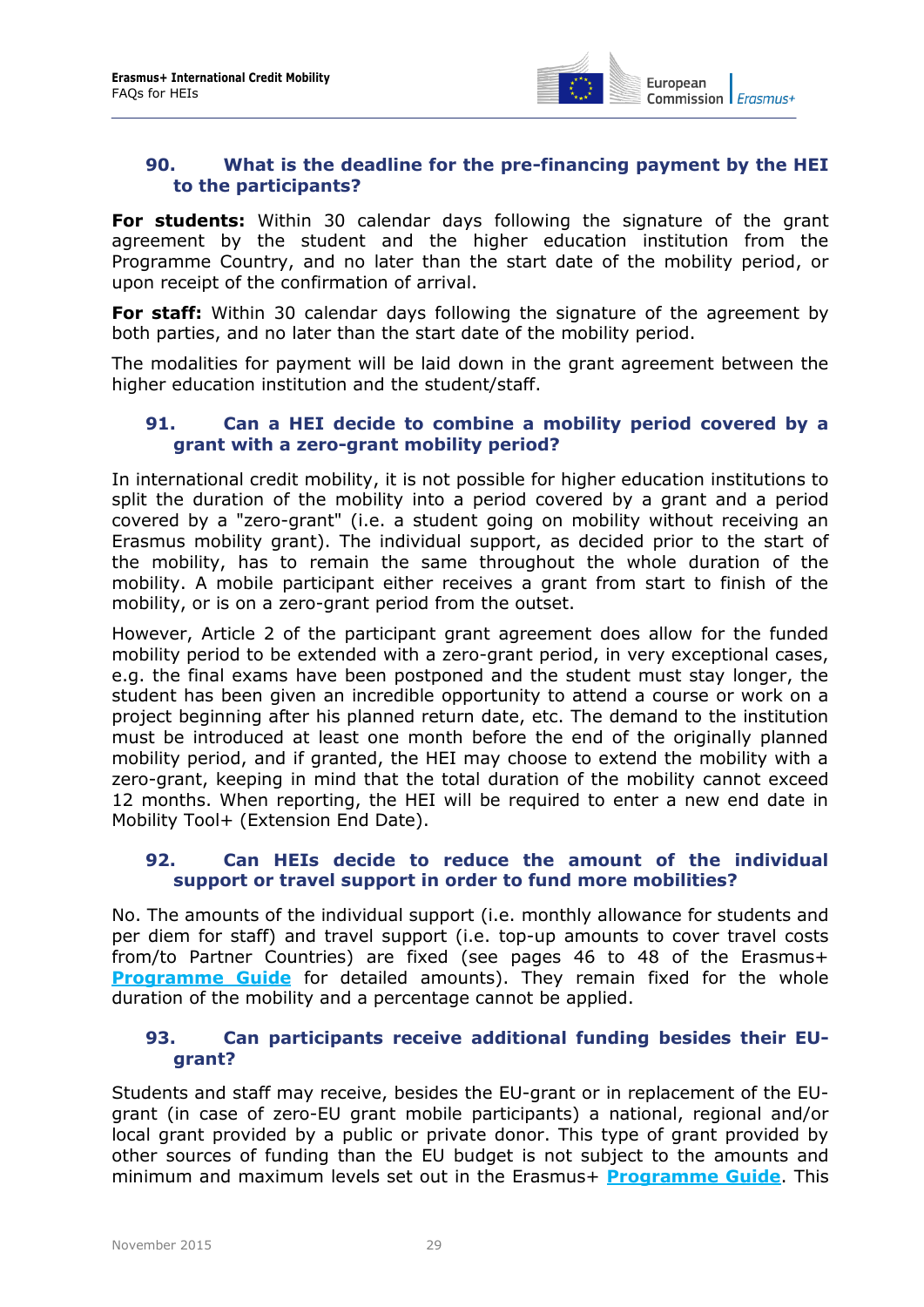

is valid for mobilities between Programme Countries and for mobilities between Programme and Partner Countries.

The top-up grant has to be written down in a separate grant agreement (outside of the Erasmus+ grant agreement between the Programme Country higher education institution and the participant).

#### <span id="page-29-0"></span>**94. Can a HEI make the payment to the participant each month?**

The 2015 grant agreement does not allow for monthly payments to the student. There are currently three ways in which the payment can be made:

- 1. A single pre-financing (100% of the grant)
- 2. A pre-financing payment of 70% and then a final payment of 30%
- 3. A pre-financing payment of 50%, a second instalment of 30% and a final payment of 20%

If it is necessary to pay bank fees for the transfer, the beneficiary may decide to pay them with organisational support funds or from the participant's grant itself. This would have to be clearly explained to the participant and agreed by all parties.

Another option would be for the beneficiary to transfer the funds to its partner so that the Partner HEI directly pays the grant to inbound participants. The beneficiary and the Partner Country HEI can define the details of this cooperation in their inter-institutional agreement. However, the Programme Country HEI should be aware that, as beneficiary, it will be responsible for reporting and it would be held accountable in case a recovery is needed or there is any other breach of obligations (p.36 of the Programme Guide).

### <span id="page-29-2"></span><span id="page-29-1"></span>**Reporting**

#### **95. How do I report on a mobility activity?**

The Programme Country higher education institution is responsible for reporting all the mobility flows in the Mobility Tool+, as it is the institution that manages the funds on behalf of the partnership.

For reporting purposes, every organisation involved in the project will need a 9 digit Participant Identification Code (PIC) unique to their higher education institution. The Partner Country institution will have to communicate their unique PIC to their partner in the Programme Country before the latter can start reporting on the mobility. The PIC should be registered to the institution's legal entity, which is typically at the level of the central university and not one of its faculties. See questions **[18](#page-11-1)** and **[19](#page-11-2)**.

#### <span id="page-29-3"></span>**96. Must participants from Partner Countries also fill out the participant report?**

Yes, all participants from Partner and Programme Countries must fill out the participant report.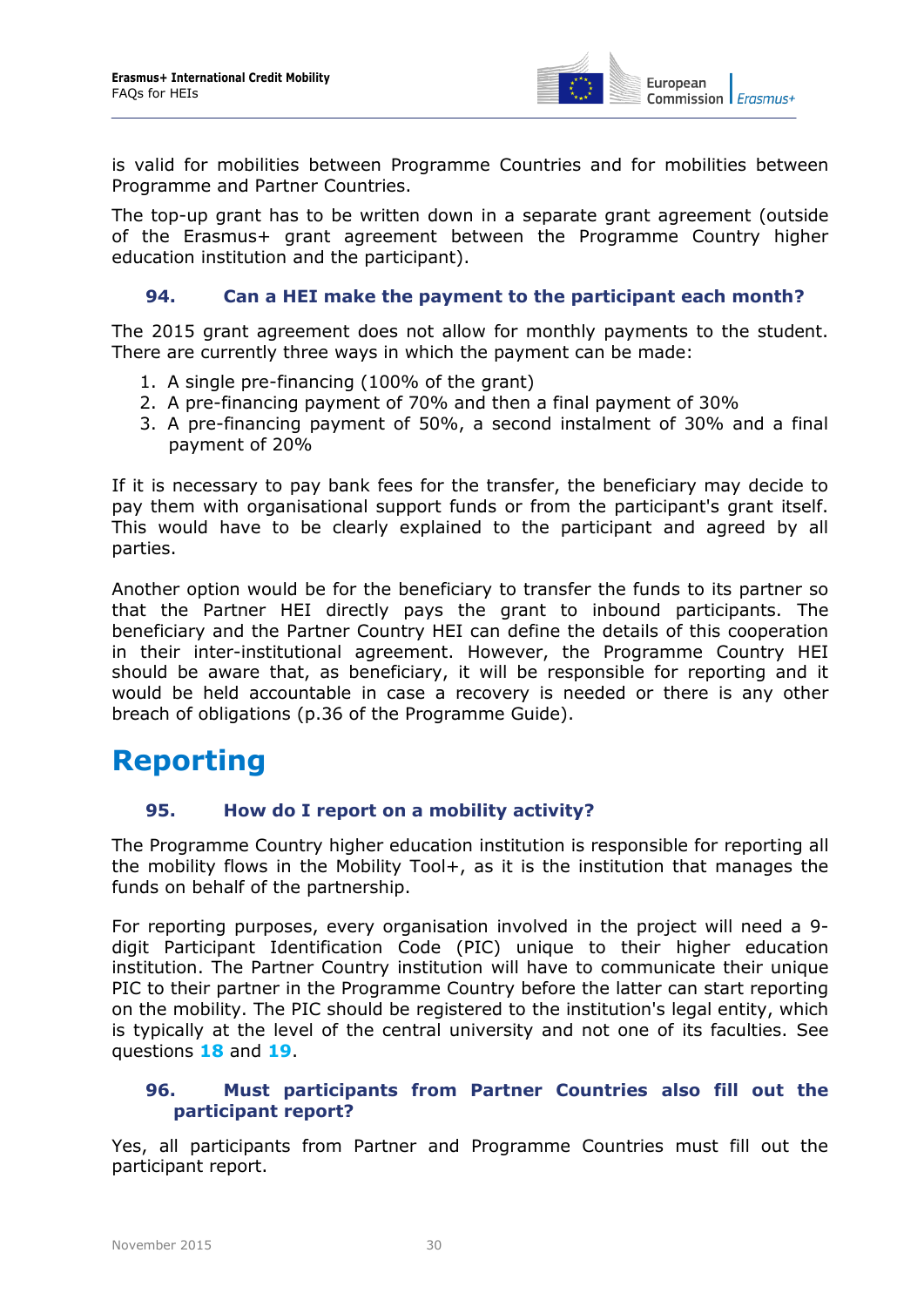

#### **97. When do participants have to report?**

<span id="page-30-0"></span>At the end of the period abroad, all mobile students and staff will be required to submit a final report. Students will receive the survey by email one month before the end of their mobility period, and submission of the report will trigger the payment of the final grant instalment to the participant. Staff will be expected to complete the survey at the end of their mobility period.

<span id="page-30-1"></span>A further complementary survey specifically on recognition will be sent to the student after the mobility period to assess the quality of the recognition provided.

#### **98. Do I receive information about my outgoing participants?**

Once participants have been selected, your partner will have to report on all the mobility activities undertaken and on the participants involved. This information will need to be updated on a monthly basis.

To this end, your institution will be expected to provide all necessary information on the participants coming from your institution. This will include participant profile, destination, duration of the mobility, etc.

### <span id="page-30-3"></span><span id="page-30-2"></span>**Consortia**

#### **99. If a consortium applies for international mobility, can the HEIs that constitute the consortium still apply separately?**

According to the Erasmus+ **[Programme Guide](http://ec.europa.eu/programmes/erasmus-plus/discover/guide/index_en.htm)**, a higher education institution may apply for grants via two different channels: either i) directly to the National Agency as an individual higher education institution, or ii) via a consortium of which it is a member. The higher education institution is responsible for preventing double funding of a participant when the two channels are used simultaneously, i.e. it cannot finance the same mobility twice.

#### <span id="page-30-4"></span>**100. Is there a separate application form for accreditation of consortia applying for international credit mobility?**

<span id="page-30-5"></span>No. The single **[application form for the accreditation](http://ec.europa.eu/programmes/erasmus-plus/discover/guide/2015/documents/accreditation-higher-education-mobility_en.pdf)** of higher education mobility consortia takes both intra-EU and international activities into account.

#### **101. Can a consortium include HEIs from other programme countries?**

For international credit mobility, a national mobility consortium can only be made up of institutions established in the same Programme Country. The Programme Country organisation applying on behalf of a national mobility consortium must hold a valid Mobility Consortium Certificate.

#### <span id="page-30-6"></span>**102. Can a consortium add new partners over the years? Does every new partner require a new accreditation of the consortium?**

Yes, new partners can be added to a consortium. This requires an amendment and the request should be sent to the National Agency. The National Agency assesses the implications of this change on the consortium, checks if the eligibility criteria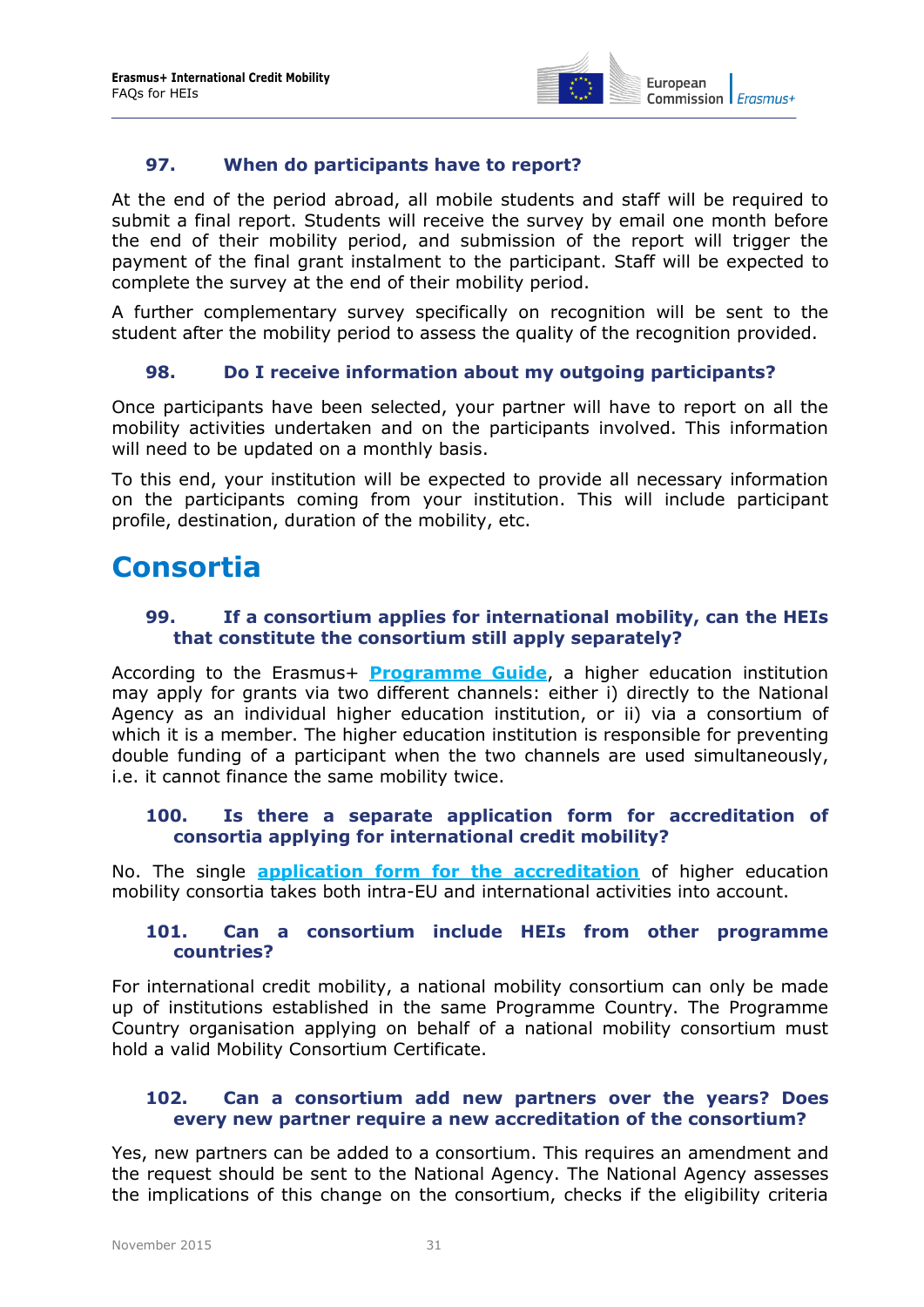

are fulfilled etc. If this does not have an impact on the overall scope and quality of the consortium, there is no need for a new accreditation.

#### <span id="page-31-0"></span>**103. Can a consortium accredited in a given year apply for a mobility activity under the Call in a different year?**

In order to have a mobility project running, a national mobility consortium needs to have submitted two successful applications: one for the accreditation (multiannual – valid for 3 years) and one for the funding (annual).

The accreditation form goes into some detail about the objectives and added value of the consortium, the foreseen mobility activity types, the management, etc. If a consortium then decides to deviate from what is explained in this accreditation form, the National Agency will ask the consortium to update the accreditation form by editing the relevant parts. This does not require a new application for accreditation – the National Agency can decide that a request for an amendment is sufficient. Only if the National Agency considers the changes to be so radical that the overall scope and quality of the consortium is at risk, will it ask for a new application for accreditation.

The accreditation form explicitly asks the consortium to specify if mobility to/from Partner Countries is foreseen (section: Description of the Consortium). If a consortium has received accreditation in one year without mentioning its intentions to organise mobility activities to/from Partner Countries in the accreditation form, but would like to apply for funding in a later year, the National Agency will ask for an update as described above.

Like other applicants, the consortium will be required to submit a detailed proposal for their mobility project with Partner Countries.

# <span id="page-31-2"></span><span id="page-31-1"></span>**Staff Mobility**

#### **104. What is the definition of "staff mobility for teaching"?**

Teaching assignments can come in various forms and take place as seminars, lectures and tutorials, for example. Actual teaching in this context should require the teacher to be physically present with the students.

Although e-mail tutoring or any other forms of distance learning as well as preparation are highly encouraged, they do not count in the minimum number of 8 hours of teaching.

Aside from this, higher education institutions have the flexibility to judge themselves which types of teaching should be funded by assessing the added value of the content proposed in the mobility agreement in terms of quality and impact on their internationalisation and modernisation strategy.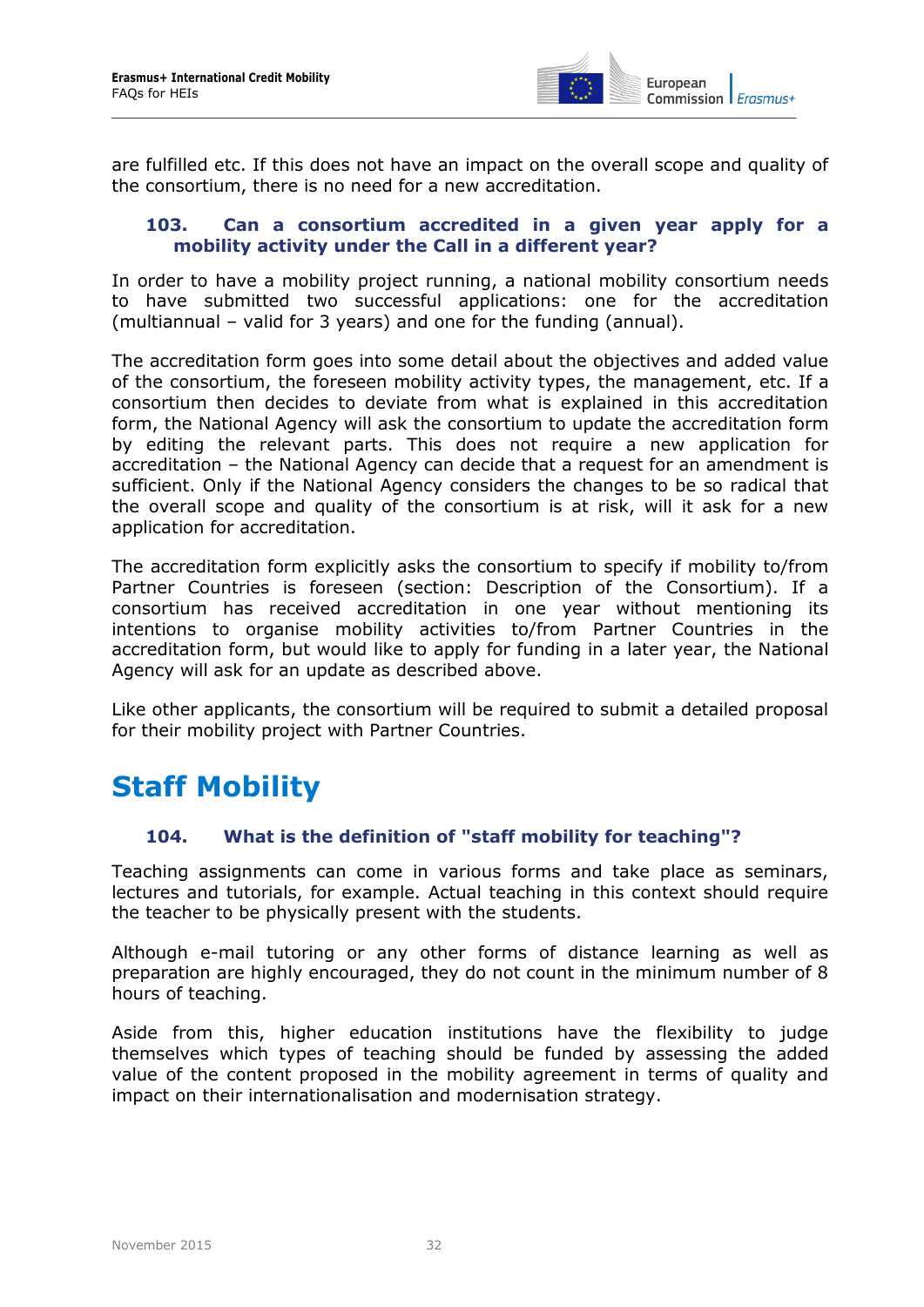

#### <span id="page-32-0"></span>**105. If a teacher stays at a host institution for one week and 2 days, what will be the minimum number of teaching hours?**

The minimum number of teaching hours for an incomplete week, if the mobility lasts longer than one week, should be proportional to the duration of that week. For instance, if a teacher stays at a receiving institution for one week  $+2$  days, he/she should teach for 8 hours + approximately 3 hours, so 11 hours in total.

#### <span id="page-32-1"></span>**106. Is it possible for a Programme Country member of staff to go on staff exchange to a public or private organisation in a Partner Country?**

No. The **[Programme Guide](http://ec.europa.eu/programmes/erasmus-plus/discover/guide/index_en.htm)** states that it is possible for the receiving organisation **in the Programme Country** to be a public or private organisation active in the labour market or in the fields of education, training and youth. However, Programme Country staff can only go on staff exchange to a higher education institution in a Partner Country within an inter-institutional agreement.

### <span id="page-32-3"></span><span id="page-32-2"></span>**Other**

#### **107. Will the Online Linguistic Support (OLS) tool be available for international credit mobility with Partner Countries?**

<span id="page-32-4"></span>No. The OLS will not be applicable for international mobility (neither incoming nor out-going) in the 2016 Call.

#### **108. Is it possible for students to take courses which do not count towards their degree, during their international mobility?**

This is up to the higher education institutions to decide. Additional courses cannot be obligatory and should not take precedence over the courses counting towards the student's degree. Recognition of ECTS credits or similar is not compulsory for those additional courses, unless otherwise agreed. However, the courses should be registered in an annex to the Learning Agreement so that the student, the sending and the receiving institution confirm **before the mobility** that those courses will be taken but will not count towards the degree, even if they are successfully completed by the student. When they sign their **[inter-institutional agreement](http://ec.europa.eu/education/opportunities/higher-education/doc/partner-programme-iia_en.doc)**, the higher education institutions decide which subject areas are open to mobilities. Ultimately, when the individual learning agreements are signed, the three parties decide which courses can be taken abroad and how they will be recognised.

#### <span id="page-32-5"></span>**109. Will HEIs from a Programme Country lose their ECHE if there is a problem of recognition by their partner HEI?**

No, a higher education institution from a Programme Country will not lose its **[Erasmus Charter for Higher Education \(ECHE\)](https://eacea.ec.europa.eu/erasmus-plus/funding/erasmus-charter-for-higher-education-2014-2020_en)** if the institution from a Partner Country does not fulfil its obligations (e.g. recognise the mobility of its students/staff). However, the issue of recognition is an important point in the selection procedure and is covered under point 3: *Quality of project design and implementation* of the application form.